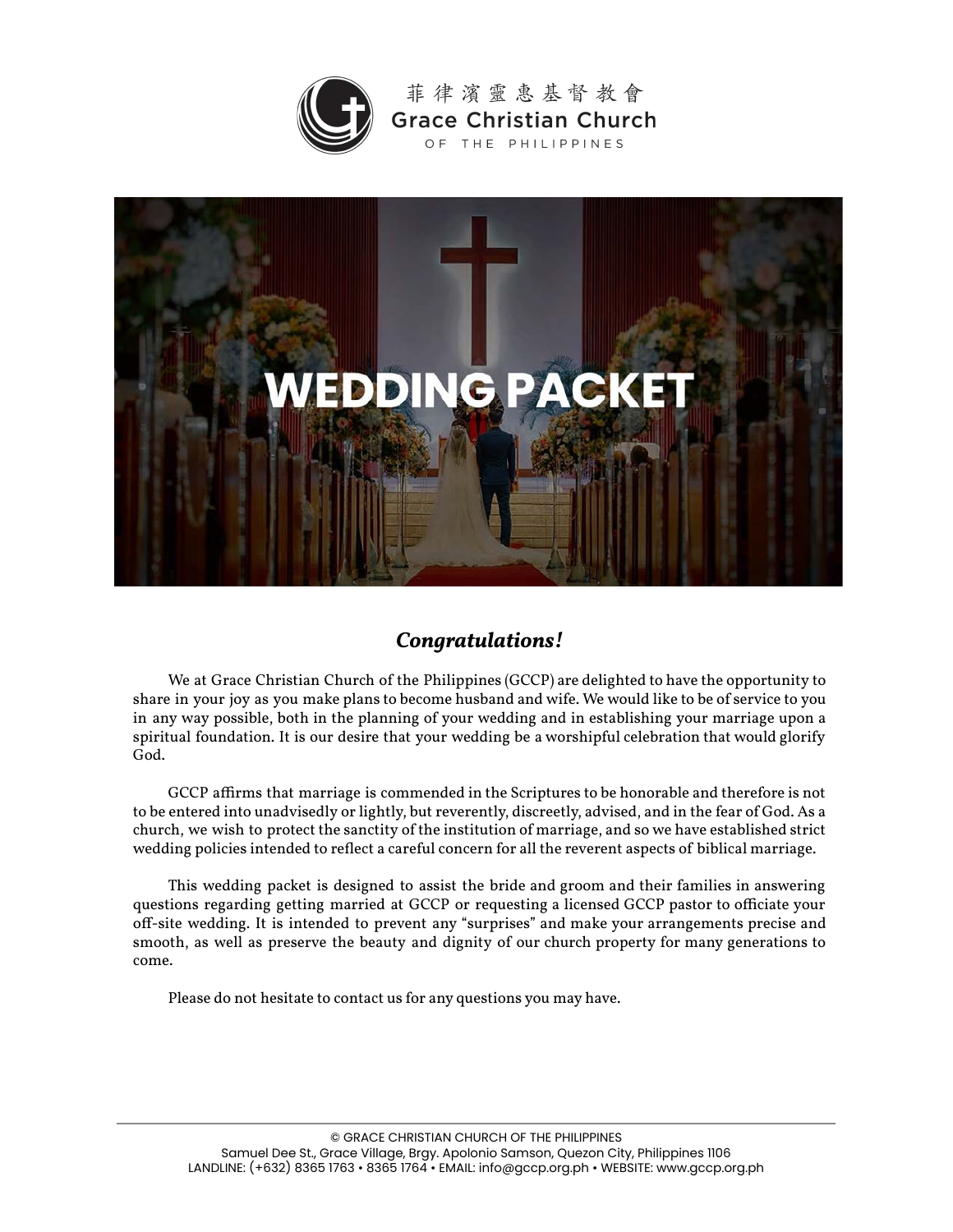## **OVERVIEW**

*Getting Married at GCCP or Requesting a GCCP Pastor to Solemnize Your Wedding Off-Site*

- 1. Grace Christian Church of the Philippines (GCCP) allows the use of facilities for weddings exclusively to active church members. Any exceptions are to be approved by GCCP's Pastoral Committee based on Section 1 of the GCCP Wedding Guidelines and Policies.
- 2. Couples who wish to get married at GCCP will be given a wedding packet containing the church guidelines, policies, and requirements for getting married at GCCP.
- 3. Weddings at GCCP are usually scheduled for Saturdays and Sundays. Generally, the date and time for the wedding should not be in conflict with regular or special church activities. The church does not recognize "date-setting" and "time-setting" and will not perform weddings on a weekday unless the reason is of an extenuating or non-religious nature.
- 4. All weddings at GCCP will begin promptly at 2:00PM on Saturdays and 3:00 PM on Sundays. The church only performs one wedding a day. Any requests to change the originally scheduled time and date of the wedding must be submitted in writing for approval. Changes in time and date are rarely granted due to the high demands for weddings at GCCP.
- 5. Because weddings are scheduled on a first-come, first-served basis, it is suggested that you submit your COMPLETED application at least six (6) months before your planned wedding date.
- 6. The church will review your application. If you meet the requirements, a GCCP Wedding Coordinator (GWC) will be assigned to you. Your GWC will schedule you for a preliminary interview by a member of the GCCP pastoral staff. Only after the interview and the pastor/minister approves your application for marriage will your wedding be put on the church calendar and your preferred date reserved. Please DO NOT formally announce a date (i.e. printing of save the dates or wedding invitation) until you receive a confirmation from the GWC regarding the approval of your wedding application.
- 7. The prospective bride and groom must complete the church's premarital counseling course. After your wedding date has been set on the church calendar, the GWC will schedule your premarital counseling times with a church-assigned or church-approved counselor or class.
- 8. Please also keep in mind that the church holds their bi-monthly board meetings and that date will usually be blocked off on the church calendar. Another date which may probably be blocked off is the church Anniversary Sunday, typically the last weekend of October. Also, a wedding date can only be affected by an unexpected all-church activity.
- 9. The couple needs to meet with their GWC to plan the wedding order of service and other details. Even if outside pastors or musicians are participating, every service is subject to the final approval of the church. Please submit your wedding program for approval prior to printing.
- 10. You will also need to schedule a date for the wedding rehearsal. Your GWC will conduct this rehearsal, which the wedding party is expected to attend. Your personal Wedding Planner is also REQUIRED to come to your wedding rehearsal.
- 11. Your Wedding Planner, suppliers, and service providers (i.e. photographers, videographers, florist, musicians, etc.) must confer with the GWC regarding all plans. The GWC has the right and privilege to make all final decisions as it relates to the ceremony held at the church.
- 12. Church decorations will not be removed for your wedding. Usually, the church has activities and programs during the major holidays. If your wedding is approved near those dates (e.g. Christmas, Easter, DVBS), the church may be decorated for that particular occasion. Please note that schedule of church events and activities are not limited to these holidays, and be advised that the stage setup for these events are typically put up from two (2) weeks before to at least two (2) weeks after a special event.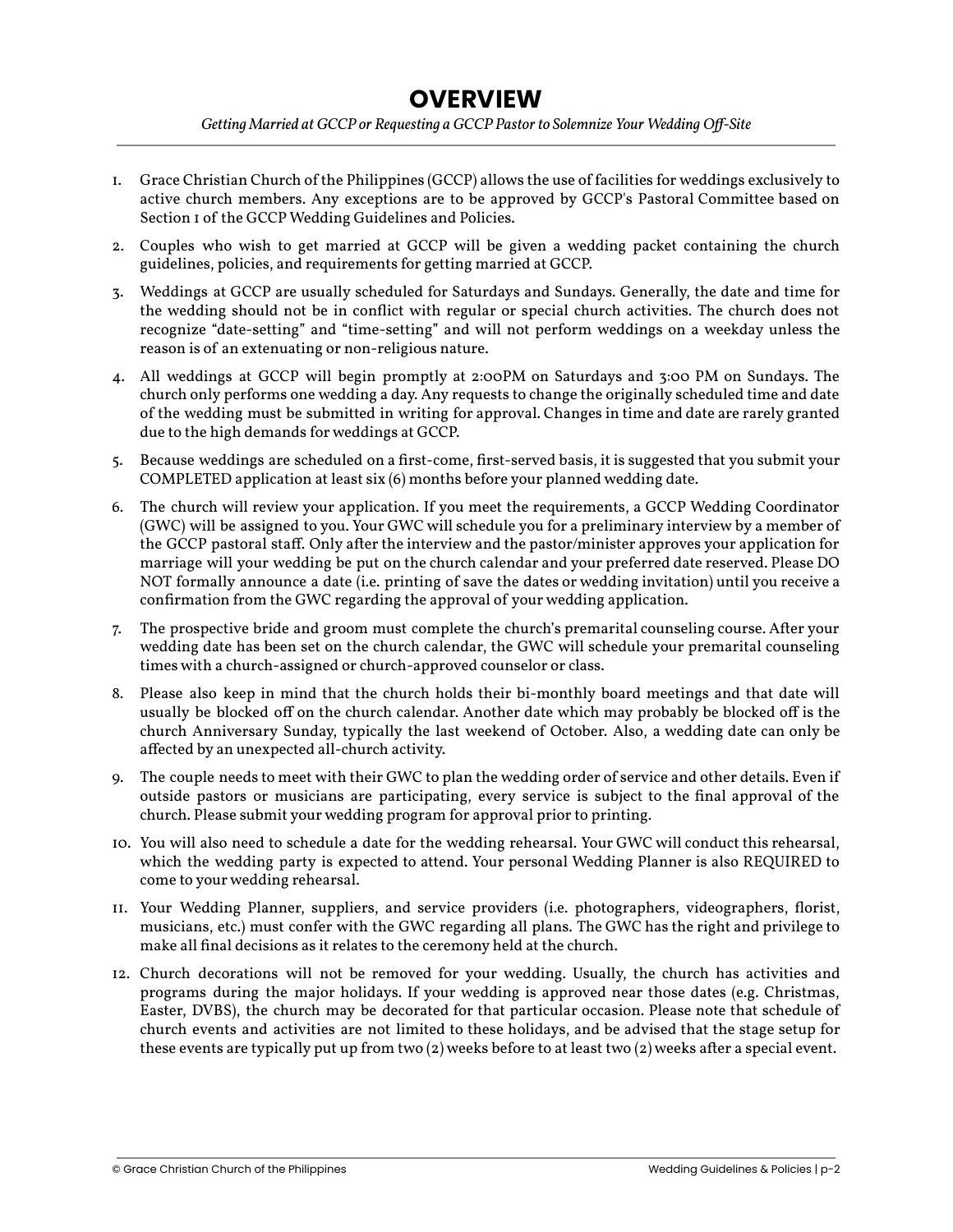#### **GCCP GUIDELINES & POLICIES**

[Wedding Guidelines and Policies,](#page-3-0) *p-*5 [Sample Order of Service,](#page-14-0)*p-15* [House Rules,](#page-15-0) *p-16* [Guidelines for Wedding Suppliers,](#page-16-0) *p-17*

#### **WEDDING FORMS & WORKSHEETS**

[Your GCCP Wedding Checklist,](#page-18-0) *p-19* [Wedding Application Form,](#page-19-0) *p-21* [Acknowledgement of Understanding,](#page-21-0)*p-22* [Wedding Fees Worksheet,](#page-22-0) *p-23*

[Order of Service Worksheet,](#page-23-0) *p-25*

[Supplier Information Sheet,](#page-26-0) *p-27*

[Supplier Worksheets](#page-27-0), *p[-2](#page-27-0)*9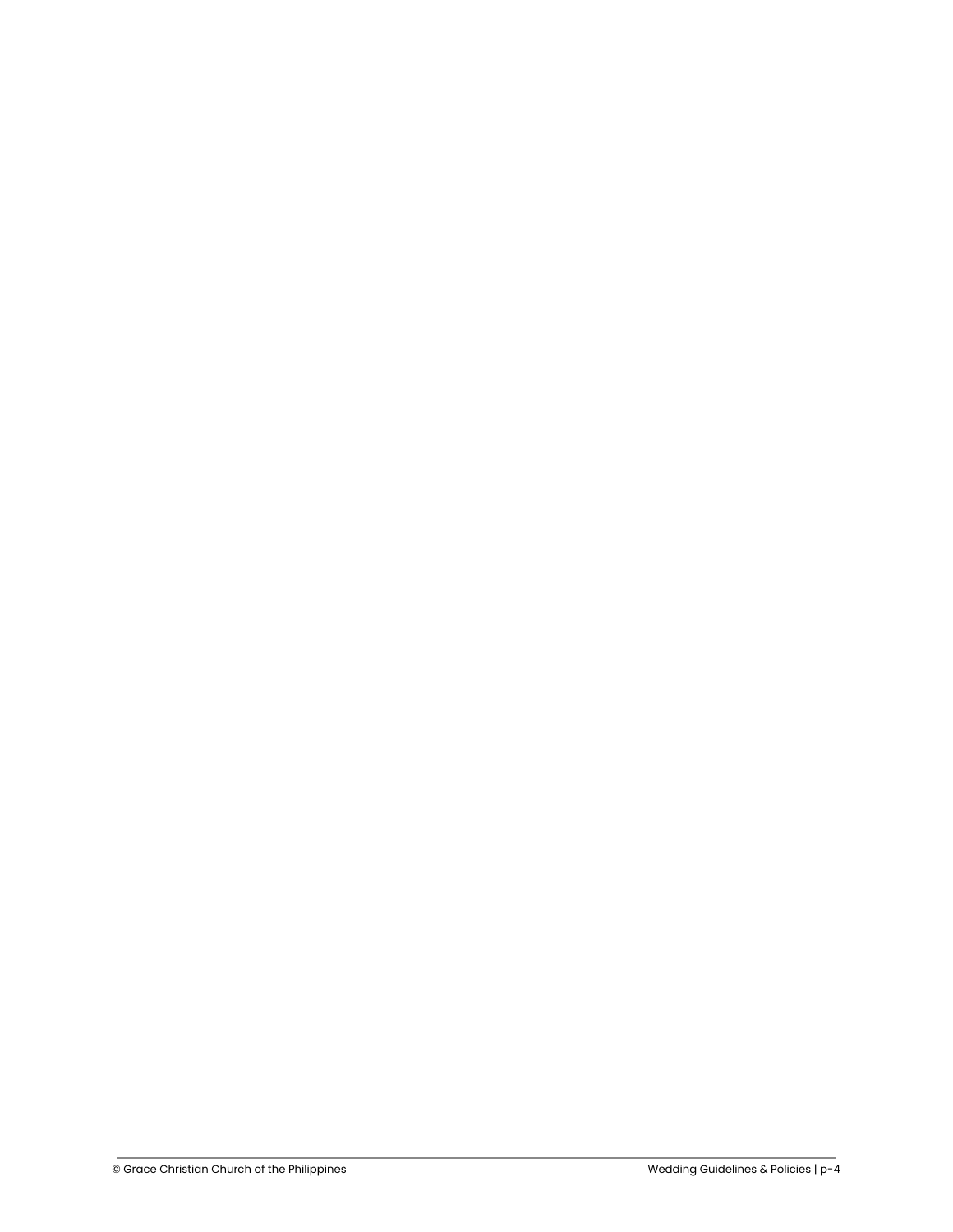### **SECTION 1: Eligibility**

#### **A. General Qualifications**

Couples who wish to get married at Grace Christian Church of the Philippines or request a GCCP Pastor to solemnize their wedding off-site must fulfill the following requirements:

- 1. BOTH the groom and bride getting married should be born-again Christians, having made a public proclamation of their inward faith through the ordinance of baptism. If baptized outside of GCCP, they must submit a certificate of baptism (or a "Certificate of Confirmation" if baptized as an infant in a protestant church).
- 2. At least one of the couple is an active member of GCCP in good standing and has been regularly attending a GCCP worship service for at least six (6) months PRIOR to the submission of their completed wedding application. If the other couple is not attending GCCP, he/she will have to submit a letter from his/her pastor attesting to him/her attending church regularly and is a member in good standing of that church.
- 3. If both candidates have permanently moved abroad (outside the Philippines), at least one of the couple must have been a member of the church in good standing and had previously attended GCCP regularly for two (2) years just prior to their migration. They must still meet the requirements of Section 1-A1. The couple must also have been regularly attending a protestant church for one (1) year prior to their wedding application. A letter from the pastor will be required.
- 4. The church will also accept candidates if they are children of parents who are active members of GCCP in good standing and have been regularly attending a GCCP worship service for five (5) years just prior to the submission of the couple's completed wedding application. They must still meet the requirements of Section 1-A1. The couple must also have been regularly attending a protestant church for one (1) year prior to their wedding application. A letter from the pastor will be required.
- 5. The couple will have to go through a church-sanctioned pre-marital counseling class. Failure to complete this course will be grounds for the church to terminate the wedding reservations.
- 6. The couple must not have engaged in any sexual intimacy with either their fiancé or other partners in the past. If the couple has not met this requirement, please refer to Section 1-B1.
- 7. The church reserves the right in extenuating and special circumstances to allow for the exception to these requirements with the approval of the senior pastor, the pastoral staff, and the church board. Please note that exceptions to these requirements are almost never granted.

#### **B. Special Circumstances**

1. Pre-Marital Intimacy

One of the requirements for marriage at GCCP is that the couple must have never engaged in any pre-marital sexual intimacy (of any form, including "petting"). This is in accordance with the guidelines set forth in the Scriptures. If this has occurred, forgiveness and reconciliation is possible through Jesus Christ. If there is genuine repentance by the couple for past and present sin in this area of pre-marital sexual intimacy, the couple will be asked to write a letter of confession and repentance to be sealed in an envelope and submitted with this application. This letter will be treated with utmost confidentiality.

Based on this letter, a determination will be made if the wedding may be held at the church. Also, at the discretion of the pastor, a public repentance may be required as part of the wedding ceremony.

© Grace Christian Church of the Philippines Wedding Guidelines & Policies | p-5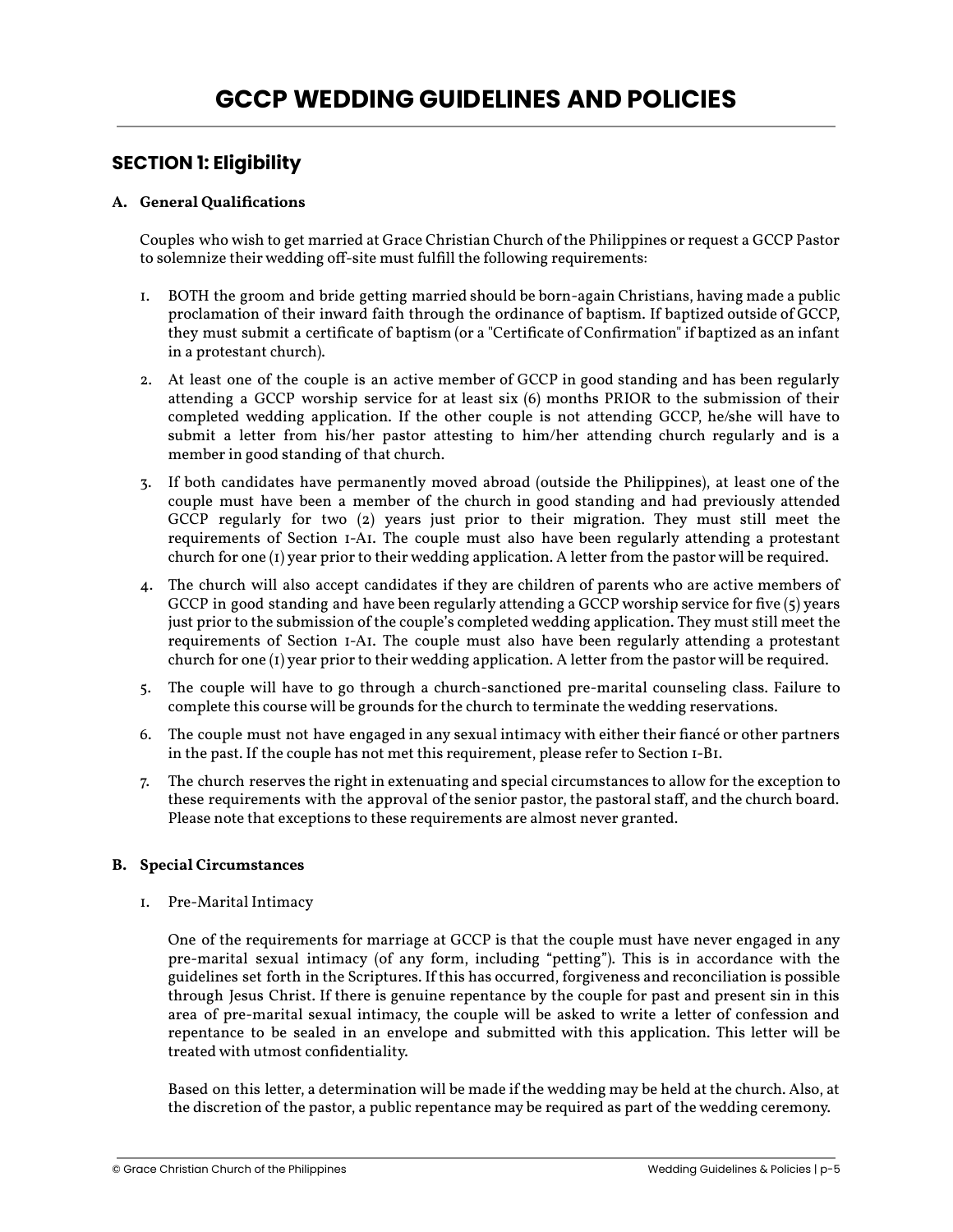Pre-marital sexual intimacy after the wedding date has been approved by the church is grounds for immediate church termination of the wedding. Also, if the couple has intentionally misled the church about pre-marital sexual intimacy during the submission of the application or has misled the pastor or counselor during the interview and pre-marital counseling, it will be grounds for immediate termination of the wedding.

2. Remarriage

In cases of remarriage because of divorce and annulment, the church will decide on a case to case basis following the Biblical principles on remarriage set forth in the Scriptures. In accordance with Biblical teachings, the church views divorce as "the last option" even if allowed in the Scriptures and prefers to work with the couple towards reconciliation and restoration. The following are factors in the considerations for remarriage at the church:

- a. Did the marriage and divorce occur prior to salvation through Jesus Christ?
- b. Is one's spouse guilty of sexual immorality (adultery) and is unwilling to repent and live faithfully with the marriage partner? Was there an effort towards reconciliation?
- c. Is one of the spouse an unbeliever and willfully and permanently deserted the believing spouse?

Out of the overabundance of caution, the church will only remarry someone at the church if the following have also been met:

- a. They must submit to the church a certified copy of their approved annulment form (i.e. Philippines) or divorce papers (i.e. USA/Canada).
- b. There is documented evidence that there was no more chance of reconciliation such as evidence that the unfaithful spouse has married another individual and/or a counselor's report.
- 3. Civil Marriage Prior to the Church Wedding

The church recognizes that for special circumstances (i.e. immigration, citizenship, and other factors) a couple may choose to civilly marry prior to having a formal church wedding. Regardless of the reason, the church sees this civil wedding as constituting a legal marriage and therefore the church wedding is essentially a reconfirmation of wedding vows.

Therefore, if the couple has gotten married civilly PRIOR to the church wedding, it is the policy of the church in order to protect the integrity and testimony of the church for the officiating pastor to reserve the right to make note of the prior civil marriage during the church ceremony.

For the wedding to be considered a church wedding and not a church renewal of vows, the couple must not have lived physically together after the civil marriage, have not engaged in any sexual intimacy, and the time between the civil wedding and the church wedding is less than one  $(i)$  year. They must submit a signed and notarized affidavit to these facts. If this is not the case, then this ceremony would be classified as a Reconfirmation or Renewal of Vows.

4. Renewal of Vows

The church is happy to entertain renewal of vows ceremonies for couples as long as they are both baptized members of GCCP, regularly attending the church one (1) year prior to their renewal ceremony, and provide their marriage certificate.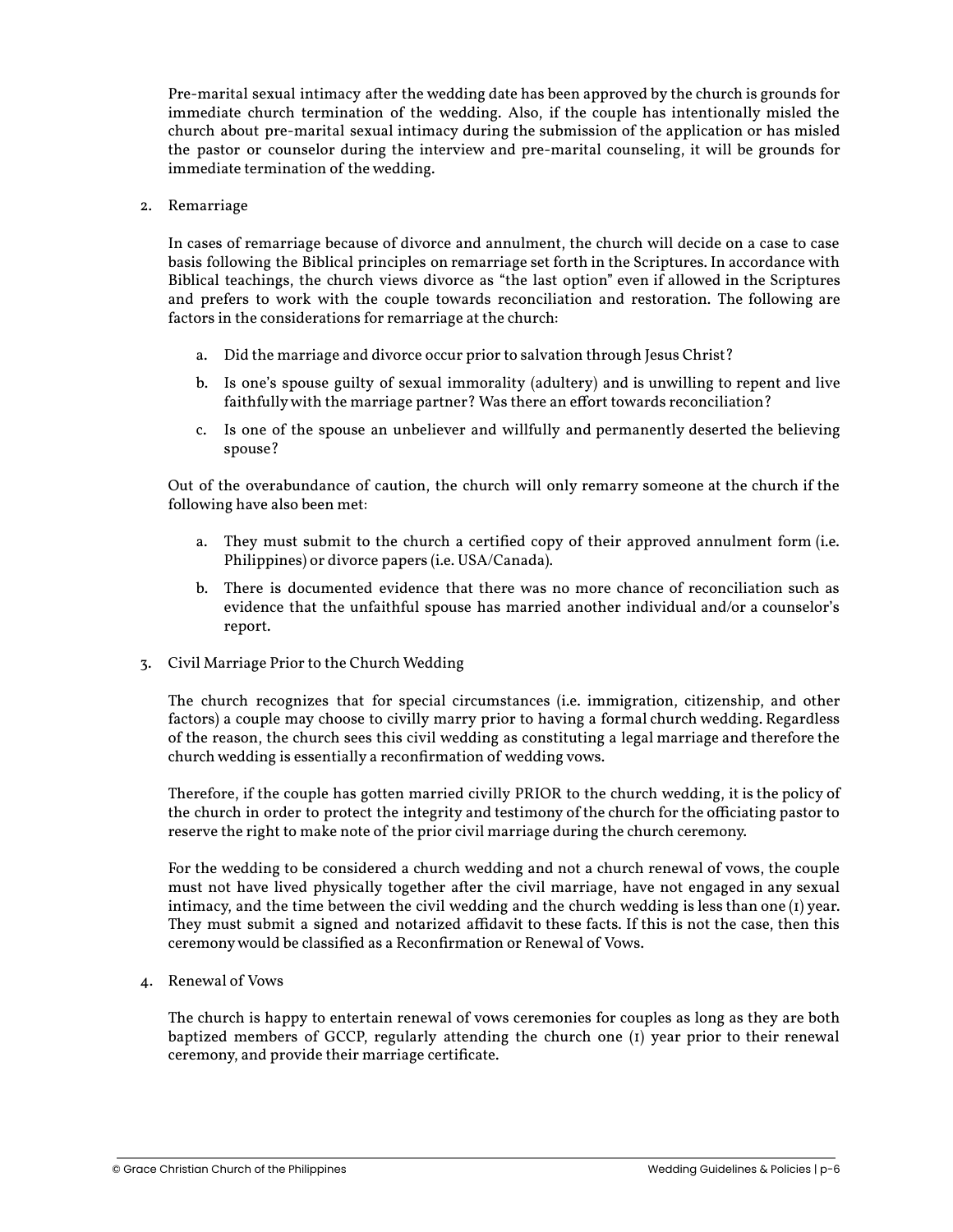### **SECTION 2: Application Requirements**

For your wedding at GCCP to be considered, you need to submit the following documents no later than SIX (6) months before the desired wedding date:

- 1. Wedding Application Form.
- 2. Signed Acknowledgement of Understanding of GCCP Wedding Guidelines and Policies.
- 3. Proof of Baptism (to the Christian faith). If either the bride or the groom (or both as per Section 1-A1) has not been baptized at GCCP, the individual should submit a copy of his or her Baptismal Certificate (or a "Certificate of Confirmation" if baptized as an infant in a protestant church).
- 4. If the couple is eligible to get married at GCCP through Section 1-A3 and 1-A4, they must secure the following:
	- a. Endorsement letter for marriage from their home church pastor.
	- b. Letter of affirmation from the church they are regularly attending for one (1) year prior to the wedding application that they are members in good standing.
- 5. For special circumstances in Section 1-B:
	- a. If Section 1-B1 applies, the couple will be asked to write a letter of confession and repentance to be sealed in an envelope and submitted with the application. This letter will be treated with utmost confidentiality.
	- b. If the couple is eligible to get married at GCCP having passed through the requirements of Section I-B2, they must provide the appropriate supporting documents (i.e. annulment/divorce papers, affidavits, counselor's report, etc.).
	- c. Wedding certificate (if applying for renewal of vows).

No weddings will be scheduled or approved for any couple until GCCP receives the couple's COMPLETED wedding application requirements and the couple has met with a member of the GCCP pastoral staff.Incomplete wedding applications will NOT be accepted by the church and will be returned to the couple.

Once you have submitted your Wedding Application Form, the church will review your application. If you meet the requirements, a GCCP Wedding Coordinator (GWC) will contact you to schedule you for a preliminary interview by a member of the GCCP pastoral staff. Please DO NOT formally announce a date (i.e. printing of save the dates or wedding invitation) until you receive a confirmation from the GWC regarding the approval of your wedding application.

Once your eligibility for marriage is determined during the preliminary interview, the GCCP pastor/minister will approve your application for marriage.

### **SECTION 3: Confirming a Church Wedding Date**

Upon approval of your wedding application, a GWC and an Officiating Pastor will be assigned to you. (See Section 5).

A non-refundable reservation fee of 50% of the total wedding fee and a P20,000 bond must be submitted to the church office along with the wedding application in order to reserve the specific date.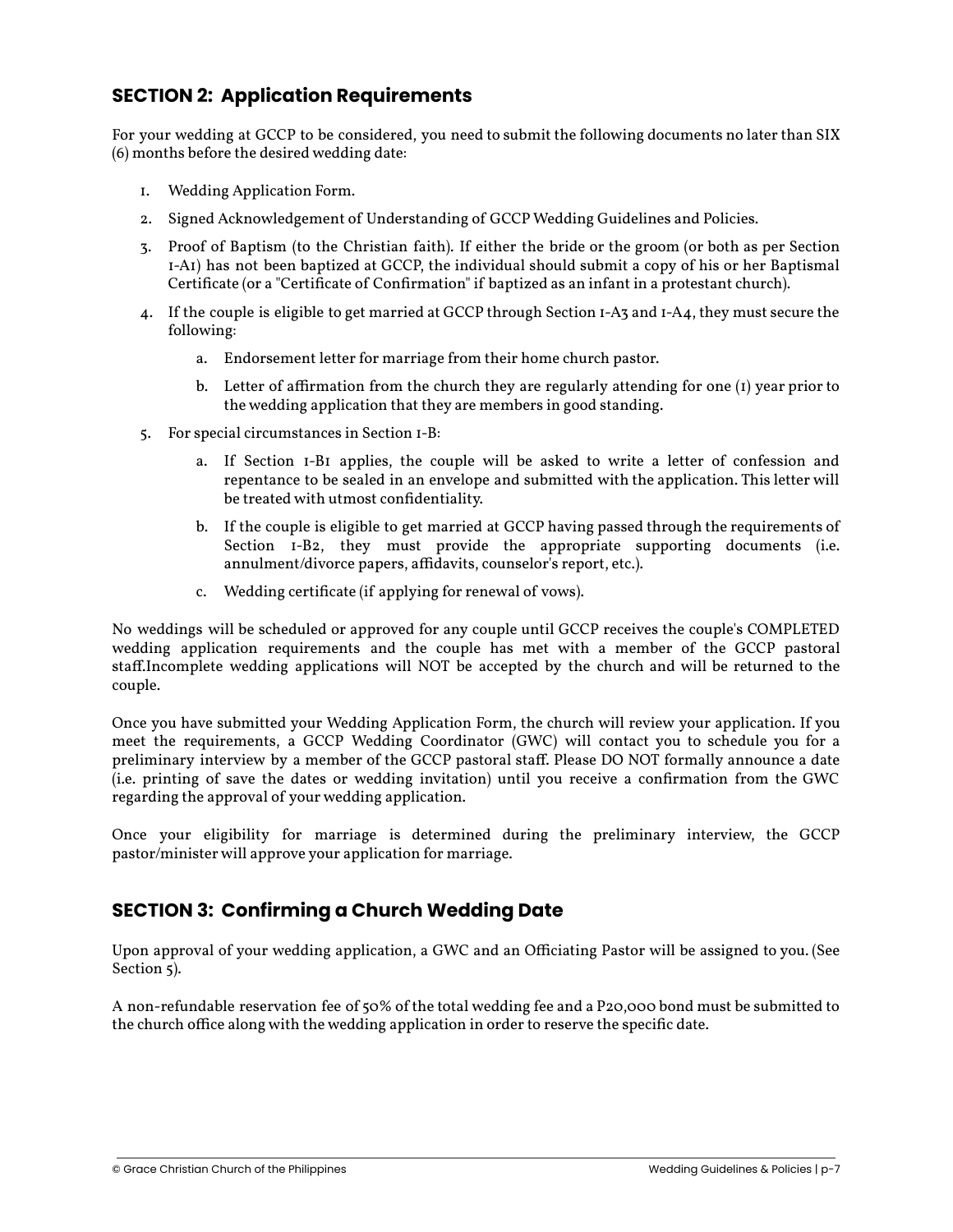### **SECTION 4: Facilities and Fees**

The couple can choose to be married in three locations in the church: (a) the Sanctuary, (b) Fellowship Hall, or (c) G102/Chapel or request an officiating pastor for an off-site wedding.

The wedding fee is broken down as follows:

| Location                         | Capacity | <b>Wedding Fee</b>   | Inclusions                                                                                                                                |
|----------------------------------|----------|----------------------|-------------------------------------------------------------------------------------------------------------------------------------------|
| <b>SANCTUARY</b>                 | 1000 pax | P <sub>25</sub> ,000 | AC and electricity expenses $(2 \text{ hours})$<br>$\triangleright$ Kneeling bench                                                        |
| <b>FELLOWSHIP</b><br><b>HALL</b> | 300 pax  | P <sub>15</sub> ,000 | ► Red Carpet (for Sanctuary venue only)<br>Candles and three-prong Unity Candle<br>stand<br>$\triangleright$ Communion table and elements |
| <b>CHAPEL</b><br>(GIO2)          | 90 pax   | P <sub>IO</sub> ,000 | Administrative and filing fees<br>Premarital Counseling fees                                                                              |
| Off-site<br>Wedding              |          | P <sub>7,000</sub>   | Administrative and filing fees<br>▶ Premarital Counseling fees                                                                            |

The wedding fee does not include flower arrangement, LED/LCD usage  $(+P<sub>2</sub>,0<sub>0</sub>$  of  $\alpha$  hours), bridal holding room (+P2,000 for 2 hours), printing of the program sheet, and love gifts and professional fees for any additional persons or suppliers requested by the couple (i.e. soloists, choirs, musicians, other technicians).

A 50% non-refundable deposit must be submitted to the church office upon approval of your church wedding at GCCP in order to reserve the specified date in your wedding application form. The remaining balance must be submitted to the church office two (2) weeks prior to the wedding. It is the desire of GCCP that the marriage ceremony take place in the church. If for whatever reason you are unable to financially afford the church fees, please talk to the pastor for a possible discount.

In addition to the wedding fee, a P20,000 bond in the form of a check must be submitted to the church when the wedding has been approved to reserve the church date. This is to ensure that damages to the church due to wedding guests, florists, wedding participants, delays, etc. will be assessed accordingly. The marriage contract will not be registered unless all charges have been settled with the church. If there are no damages or fees assessed by the church, this check will be returned.

If the couple requests for an off-site wedding to be solemnized by a GCCP-licensed pastor, applicable fees include administrative and filing fees.

The wedding party, guests, and suppliers are expected to abide by GCCP's House Rules on page GP-14.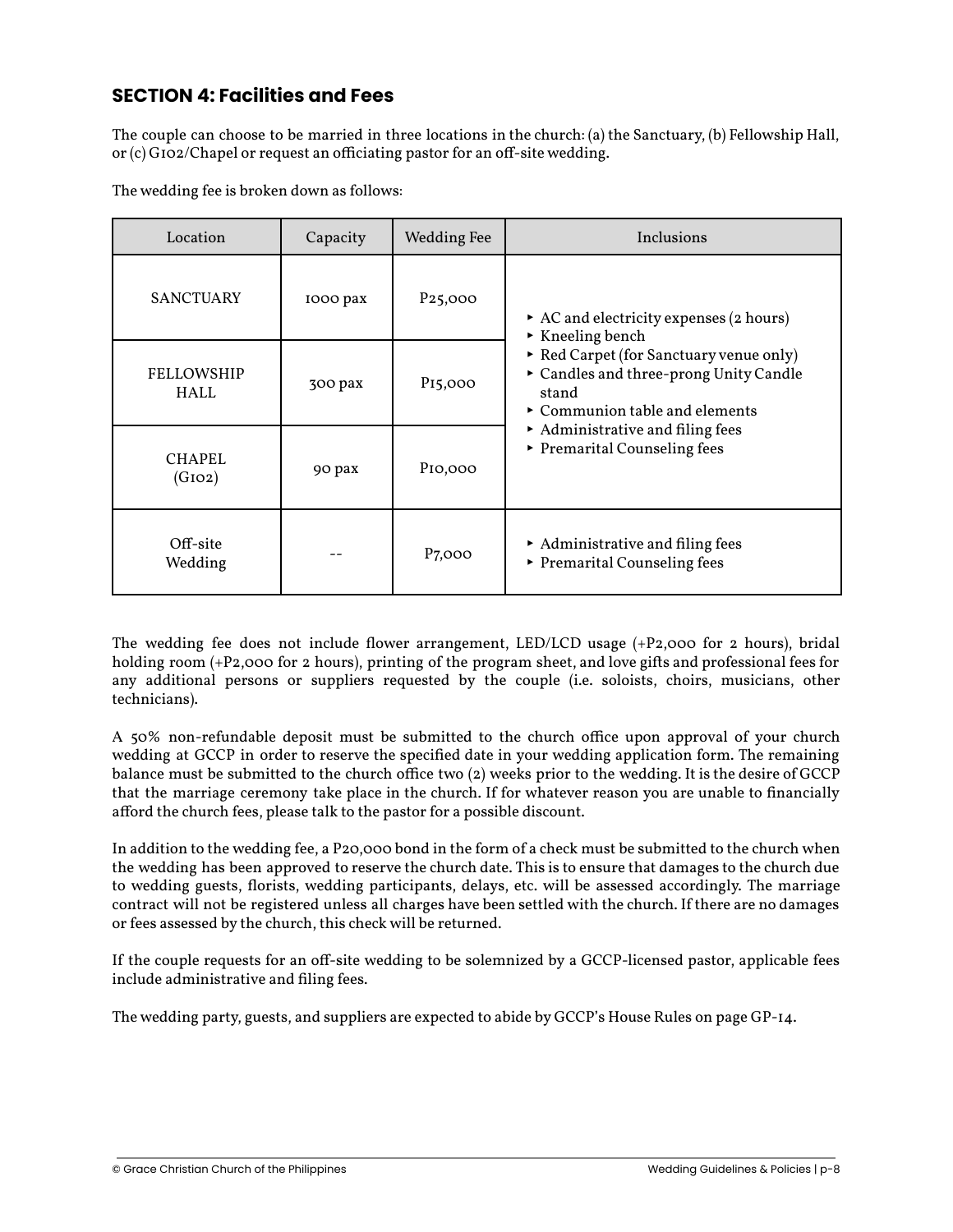### **SECTION 5: The Pastor and the GCCP Wedding Coordinator**

#### **A. The GCCP Wedding Coordinator (GWC)**

Once your wedding application has been approved, the church will assign you a GWC who will assist you in the following:

- 1. Planning the program for your wedding ceremony. (see Section 7)
- 2. Coordinating the wedding rehearsal and wedding ceremony. Your Personal Wedding Planner and wedding suppliers must confer with the GWC regarding all plans.
- 3. Conducting the wedding rehearsal. Your personal Wedding Planner is REQUIRED to come to the wedding rehearsal. The Wedding Planner is expected to work with the GWC. The GWC has the right and privilege to make all final decisions as it relates to the ceremony held at the church.
- 4. Answering questions about church wedding policies and guidelines for florists/event stylists, photographers, videographers, and musicians.

#### **B. The Officiating Pastor**

Once your marriage application has been approved, an officiating pastor will be assigned to you by the church. You may indicate your preference of GCCP officiating pastor through the GWC. The officiating pastor will be a licensed member of the GCCP pastoral staff. If there are no licensed church pastors available for your desired date to officiate your wedding, the church will request the services of another licensed officiating pastor to perform the wedding ceremony at the church.

You may indicate your preference of GCCP officiating pastor through the GWC. The church will try to accommodate your request, but cannot guarantee it.

If you have another pastor whom you would like to take part in the wedding such as giving the opening prayer or delivering the exhortation, please ask the Officiating Pastor for approval BEFORE asking that pastor to be part of the wedding ceremony. The church must approve all pastors and participants who will take part in the wedding ceremony.

#### **C. Requesting a GCCP Pastor to Officiate an Off-site Wedding**

You may be choosing to get married at an off-site location (i.e. hotel ballroom, garden, house, restaurant, beach, another church, etc.) and would like to request a GCCP pastor to officiate. The church would be honored to accommodate this request. However, since each licensed GCCP pastor is licensed through the church, their acceptance and confirmation of your invitation is also dependent upon you meeting the requirements in Sections 1 and 2. You must still fill out and submit the wedding application requirements before your request for a GCCP-licensed pastor is entertained.

### **SECTION 6: Premarital Counseling**

Weddings are a special occasion for both families involved. The wedding day will come and go, but we want marriages that last a lifetime. To lay a strong, practical, and spiritual foundation for your marriage, GCCP requires that the couple attend premarital counseling sessions (as a couple or with other couples in a class) in order to get married at GCCP.

If the couple resides abroad, counseling by the couple's home-church pastor is permissible for extenuating circumstances and must be approved by the church.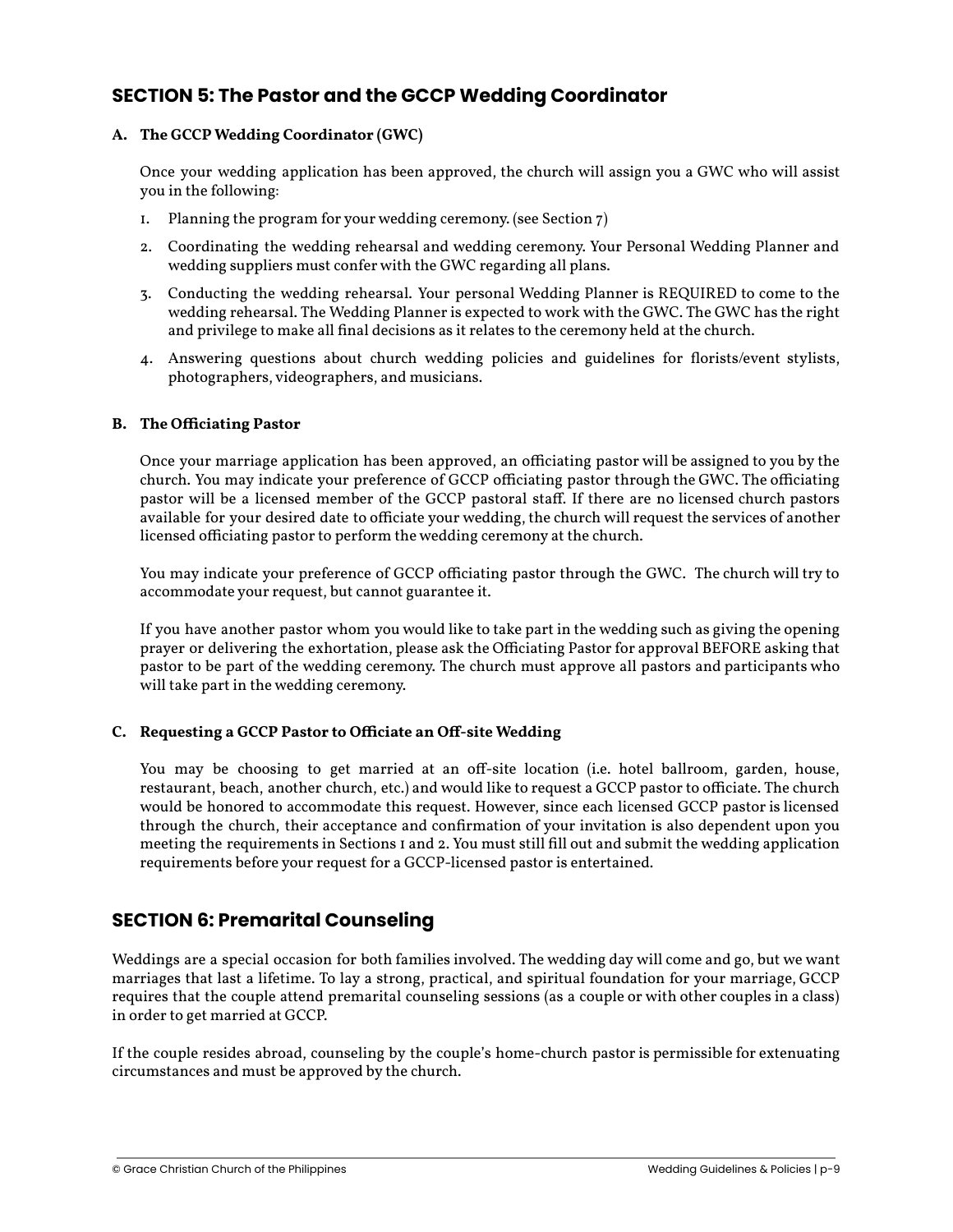A letter of agreement to administer the pre-marital counseling and then a letter of completion, including the number of sessions and what topics were covered will be required. A wedding may be canceled if the counseling requirement is not met.

GCCP wants the best for your marriage, praying that both of you walk intimately with God and each other for the rest of your life. We desire our marriage ministry to touch your lives for eternity's sake. Having premarital counseling does not guarantee that you will not have any problems in your marriage, but it is our hope that it lays the Biblical foundation for the couple to be able to work together through any issues that may arise.

### **SECTION 7: Planning Your Wedding Ceremony**

#### **A. Attire**

The church provides no guidelines for how couples (or the rest of the wedding party, suppliers, and guests) dress for weddings. But to protect the sanctity of the occasion and out of reverence to the Lord, please dress modestly reflecting your inner dignity and your walk with Christ. The church reserves the right to ask anyone who is dressed inappropriately to remain outside the worship center.

#### **B. The Wedding Invitation**

Prior to the final printing, please submit a copy of the wedding invitation to your GWC for proof-reading and approval of appropriate terms and term usage. As a point of reference, please do not use the term "Secondary Sponsors" or "Sacrament of Marriage."

Our church does not have secondary sponsors. Ring bearers, bible bearers, etc. are considered part of the entourage and should not be listed as secondary sponsors. It is your preference whether or not you would like to include the name of the officiating minister on your wedding invitation.

Please make sure that the actual wedding time is indicated in your wedding invitation. In most cases this will be 2:00 PM on Saturdays and 3:00 PM on Sundays. Please do not put an earlier time assuming everyone will be late. Whatever is printed on the invitation WILL BE the time the wedding starts.

#### **C. The Wedding Program**

At the end of this section is a sample program that represents weddings that take place at GCCP. The couple should follow this Order of Service for the wedding ceremony and its Christian wedding practices.

An Order of Service Worksheet is also provided with this packet to help you plan your wedding program. If any other programs are to be included in the ceremony, it is necessary to obtain the permission of the church pastor. No secondary sponsors (candle, veil, cord) and coin bearers are practiced at this church.

Printed programs for the wedding ceremony are not required nor expected, and are not provided by GCCP.

#### **D. Music**

Because the wedding is a service of worship and celebration before the Lord, the selection of music should be appropriate, dignified, and worshipful. Secular music (favorite love songs) is highly discouraged for use during the wedding service. We suggest the use of those songs at the reception. All music selections must be approved by the GWC and Officiating Pastor.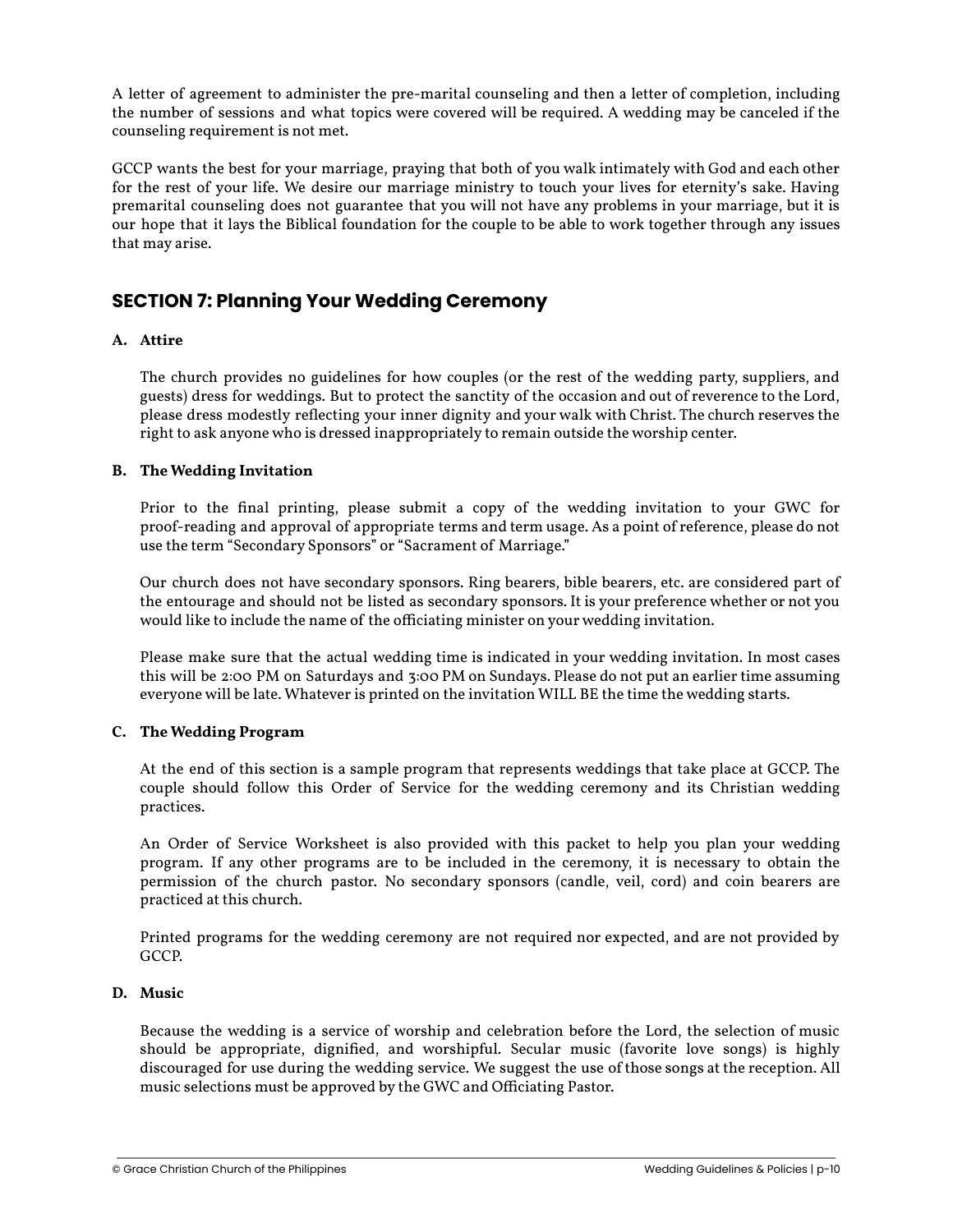If you are using music in the digital format, please provide the church a copy two (2) weeks before the wedding date of the actual song version to be used at the wedding, along with the lyrics, for church approval. Instrumentalists, accompanists, guest soloists, and choirs are welcome to enhance the wedding program with the approval of the church. All love gifts and professional fees for the musicians are the responsibility of the couple.

If you invite the entire church choir to sing, then it is common courtesy that they all be invited to the reception. If only selected individuals from the church choir are asked to sing, then it should be made clear with the choir and those invited that this is a select group at the request of the couple to avoid any misunderstanding.

#### **E. The Rehearsal**

Rehearsals are an important part of the preparation before a wedding. The rehearsal helps the wedding to proceed smoothly and the participants to be more relaxed and confident. It will be scheduled one (1) to two (2) weeks before the wedding with a time agreed to by the Officiating Pastor, the GWC, and the couple.

The wedding rehearsal should begin promptly at the scheduled time; it will last about one (1) hour. The GWC conducts the rehearsal.

The wedding party and the couple's Wedding Planner should be present for the rehearsal. Musicians and singers will not be present unless prior arrangements have been made. Sound technicians will not attend rehearsals, but will be available two (2) hours prior to the wedding.

Please note that GCCP House Rules apply even for wedding rehearsals.

#### **F. The Wedding Ceremony**

The church will be available 1.5 hours prior to the time of the wedding unless special arrangements have been made with and approved by the church Facilities Manager.

The wedding will begin precisely at the scheduled time even if the wedding party is incomplete. As long as the bride, the groom, and the pastor are present, the wedding will start. It is the responsibility of the wedding party to ensure their entourage and guests to be there on time. There is a 10-minute grace period, after which the couple will be charged P1,000 for every minute the wedding is delayed. If the bride and/or groom is not present 20 minutes after the scheduled start time, the wedding will be cancelled.

#### **G. Flowers and decorations**

To help us safeguard our furnishings and be good stewards of our facilities, please refer to the GCCP House Rules included in this packet.

All special flowers and other decorations used for weddings and receptions are considered for that event only and must be REMOVED IMMEDIATELY following the wedding by the florists/event stylist or the wedding party. The diversity of flowers and decorations do not allow for their use during the Sunday Worship Service.

#### **H. Wedding Suppliers**

The couple's wedding suppliers (florist/event stylist, photographer, videographer, musicians) must agree to abide by GCCP's policies and must have signed the supplier worksheet found in this packet. Failure to abide by policies may result in not being allowed to provide services at GCCP in the future. Please give them a copy of the GCCP House Rules and the Guidelines for Wedding Suppliers.

© Grace Christian Church of the Philippines Wedding Guidelines & Policies | p-11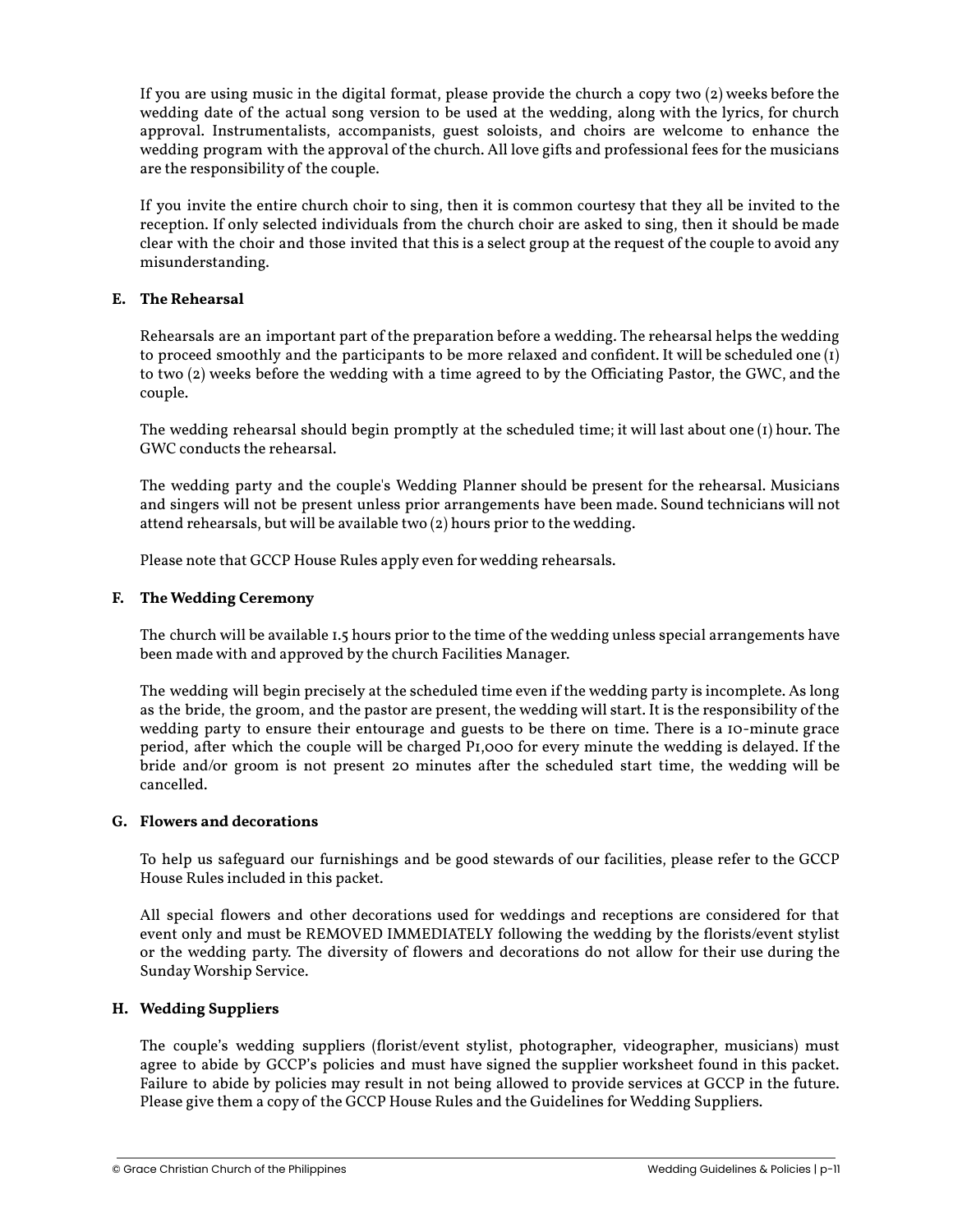#### **I. Marriage License**

It is the responsibility of the couple to secure the marriage license from the respective city halls of their place of residence prior to their marriage.

There is a date of validity for the marriage license; the couple should check to see what it is and plan accordingly. After securing this marriage license from the city hall, please submit the original copy to the church office 2-3 weeks prior to the wedding date. Failure to submit the license to the church will lead to the cancellation of the wedding.

The original marriage license will not be returned to you; it will be part of our church records.

Based on the marriage license, the church will submit to the City Hall of Quezon City the completed and signed marriage contract if you get married at GCCP. If you get married off-site, there will be additional requirements.

Usually, the marriage contract will be available a week after the time of filing. If you require a certified copy of your marriage contract, you can apply for it at the City Hall of Quezon City.

#### **J. Marriage Contract**

GCCP's scope of responsibility covers ONLY the registration of the marriage contract on behalf of the officiant when the wedding ceremony takes place at GCCP. The marriage contract will be filed within 15 days after the wedding date with the Civil Registry at the Quezon City Hall.

#### **K. Prenuptial Agreement**

The required registration of any pre-nuptial agreement of the couple with the proper government agency is the responsibility of the couple. Once the pre-nuptial agreement is registered, they must then submit a copy of this duly registered agreement for the file copy of the church to be sealed in the couple's church files and also to be attached to the marriage contract for registration at the Quezon City Civil Registry's Department. It is best for the couple to submit a copy of the registered prenuptial agreement to GCCP before the wedding date. Failure to do so may result in the marriage contract being registered at the Quezon City Civil Registry's Department without the pre-nuptial agreement.

GCCP's scope of responsibility does not extend to the registration of any pre-nuptial agreements. It is the responsibility of the couple to inform the church of their intention to have a prenuptial agreement PRIOR to the registration of the marriage contract at the Quezon City Civil Registry's Department. Legally, a registered pre-nuptial agreement should be filed along with the marriage contract.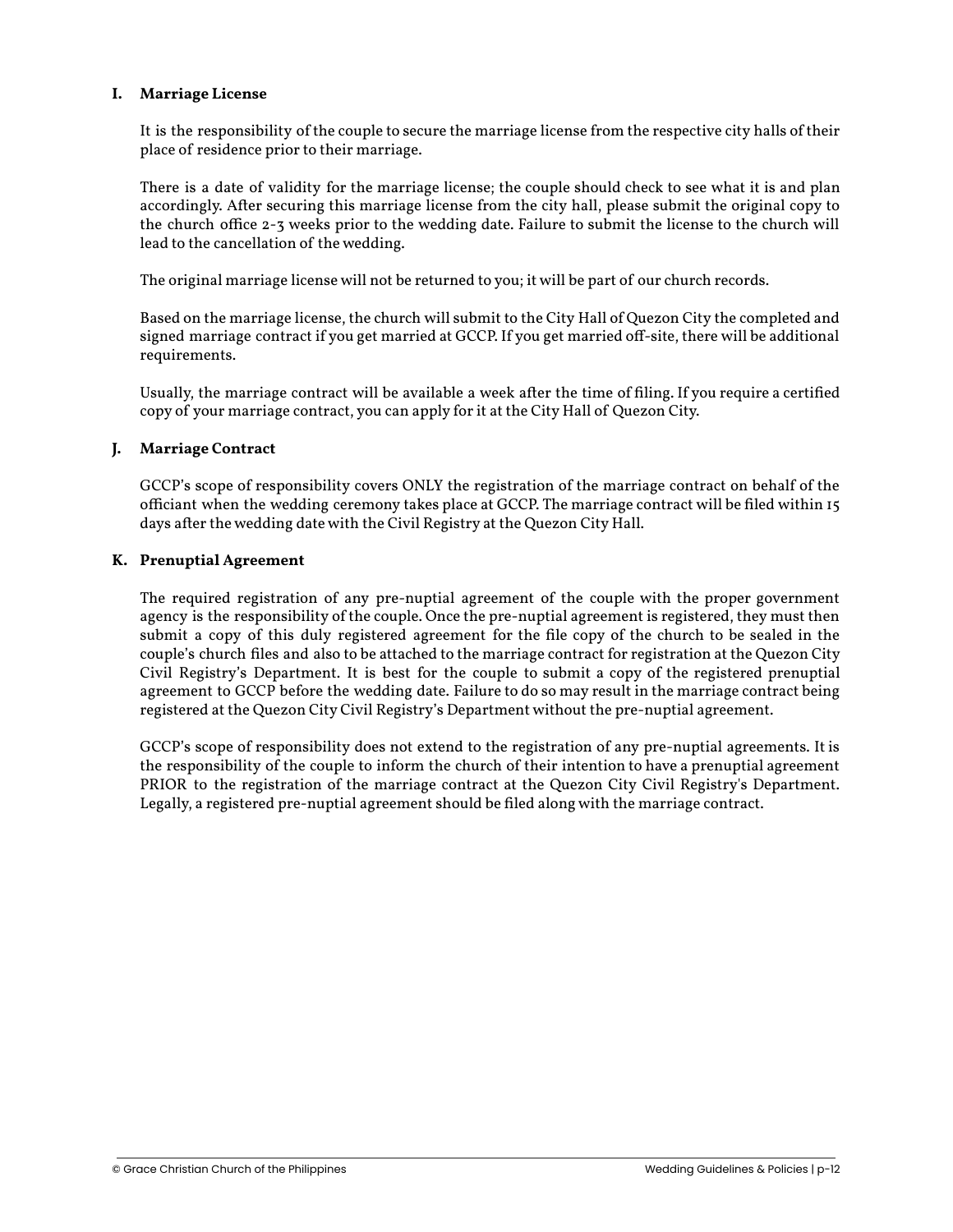### **ADDENDUM: GCCP Wedding Protocol During the COVID-19 Pandemic**

#### **A. Government Guidelines**

GCCP will follow all guidelines as set forth by the Philippine Government's Inter-Agency Task Force (IATF) on Emerging Infectious Diseases, the City of Quezon City, and Barangay Apolonio Samson.

#### **B. Church Guidelines**

It is the responsibility of the couple (or their personal Wedding Planner) to ensure that the wedding party and suppliers are fully aware and compliant with all church's rules and guidelines.

It is also important to note that limitations on allowed guests, health certification, and full-vaccination status will be required depending on the alert level in Quezon City on the day of the wedding.

| Alert Level | No. of Allowed Persons | Must be Fully<br>Vaccinated | Must Submit<br>Health Certification |
|-------------|------------------------|-----------------------------|-------------------------------------|
| Level 5     |                        | Everyone in the             | Everyone in the                     |
| Level 4     | 30 pax                 | Guest List                  | <b>Guest List</b>                   |
| Level 3     | 50 pax                 | Suppliers, Entourage        |                                     |
| Level 2     | 80 pax                 |                             |                                     |
| Level 1     | IOO pax                | Not Required                |                                     |

#### **C. Guest List**

- Depending on the alert level in Quezon City on the day of the wedding, a maximum number of guests are allowed to attend the wedding inside GCCP. (See section B).
- The following individuals must be physically present at the church and are counted as part of the maximum number of allowed persons: the Officiating Pastor, the Groom, the Bride, and at least two (2) witnesses.
- The remainder of those allowed to attend physically are as follows: wedding coordinator with assistants, photographer and assistants, videographer and assistants, technical crew for live-streaming, parents of the bride and groom, sponsors, members of the entourage, immediate family, relatives, and friends.
- Children 17 years old and below will be allowed to attend from Alert Level 2 and lower following IATF and LGU regulations, provided that they also comply with the requirements in section D.
- The couple (or their designate) must submit a complete list of those attending the wedding physically five (5) days prior to the wedding date. Individuals not on the submitted list will not be allowed inside the church nor will they be allowed to stand-by near the church gate. Once inside, the individual is expected to remain inside the church for the duration of the wedding. If they leave the church grounds, they will not be allowed back inside.

#### **D. Health Certification and Vaccination Status**

● Depending on the alert level in Quezon City on the day of the wedding, fully vaccinated status and a health certification showing a negative antigen or RT-PCR swab test taken within the last 72 hours of the wedding date will be required. (See section B).

© Grace Christian Church of the Philippines Wedding Guidelines & Policies | p-13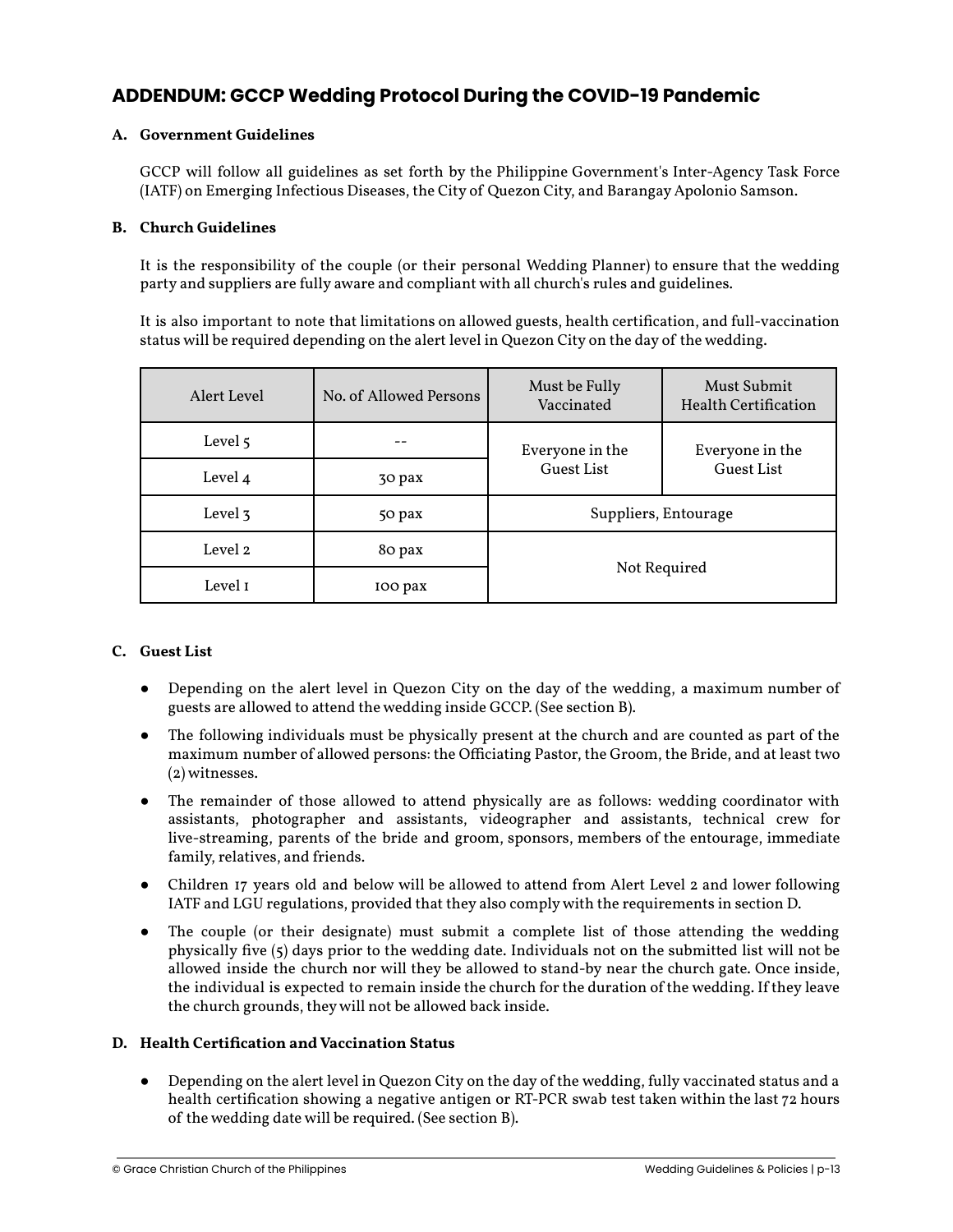For compliance with the policy on personnel entering the church premises on the day of the wedding, the testing of GCCP Staff is also required on Alert Levels 3, 4 and 5. A testing fee of P5,000 will be included in the wedding fee for this purpose.

#### **E. Contact Tracing, Face Coverings, and Social Distancing**

- Those on the official Guest List will be asked to fill out a contact tracing form upon entering the church premises.
- The wearing of face masks is compulsory upon entering the church. If you do not wear a face mask, you will not be allowed inside the church. Exception is made for the bride who will enter the church through her personal car. Additional face coverings (i.e. face shields) are optional.
- Providing face coverings for the wedding party is the responsibility of the bride and the groom.
- Requirement for face coverings inside the sanctuary is dependent upon the composition of the wedding party. If the wedding party is limited to only family members who live together, then face coverings may not be required of the family members. However, face covering is required for all suppliers and photographers and videographers at all times.
- During the ceremony, the Bride, Groom, and Officiating Pastor will not be wearing face coverings based on the comfort level of the couple.
- Those coming will be asked to maintain social distancing for at least one  $(I)$  meter, unless they are a family unit living together.

#### **F. Other Matters**

Some aspects of the normal wedding program such as the processional and recessional will be modified. Please discuss these modifications with the GWC or Officiating Pastor.

The church will provide WiFi connection for live-streaming purposes. However, the church cannot guarantee a stable internet connection. It is suggested that the couple prepare a backup internet connection such as through mobile data.

#### **G. Disclaimer**

GCCP has taken all necessary health precautionary measures by enforcing protocol guidelines as required by the DOH. Wedding participants, guests, and suppliers should come to the church with full knowledge of the risks involved in contracting the Covid-19 virus and will not hold GCCP or her officers liable for their personal health issues.

*Updated and revised 12/01/2021*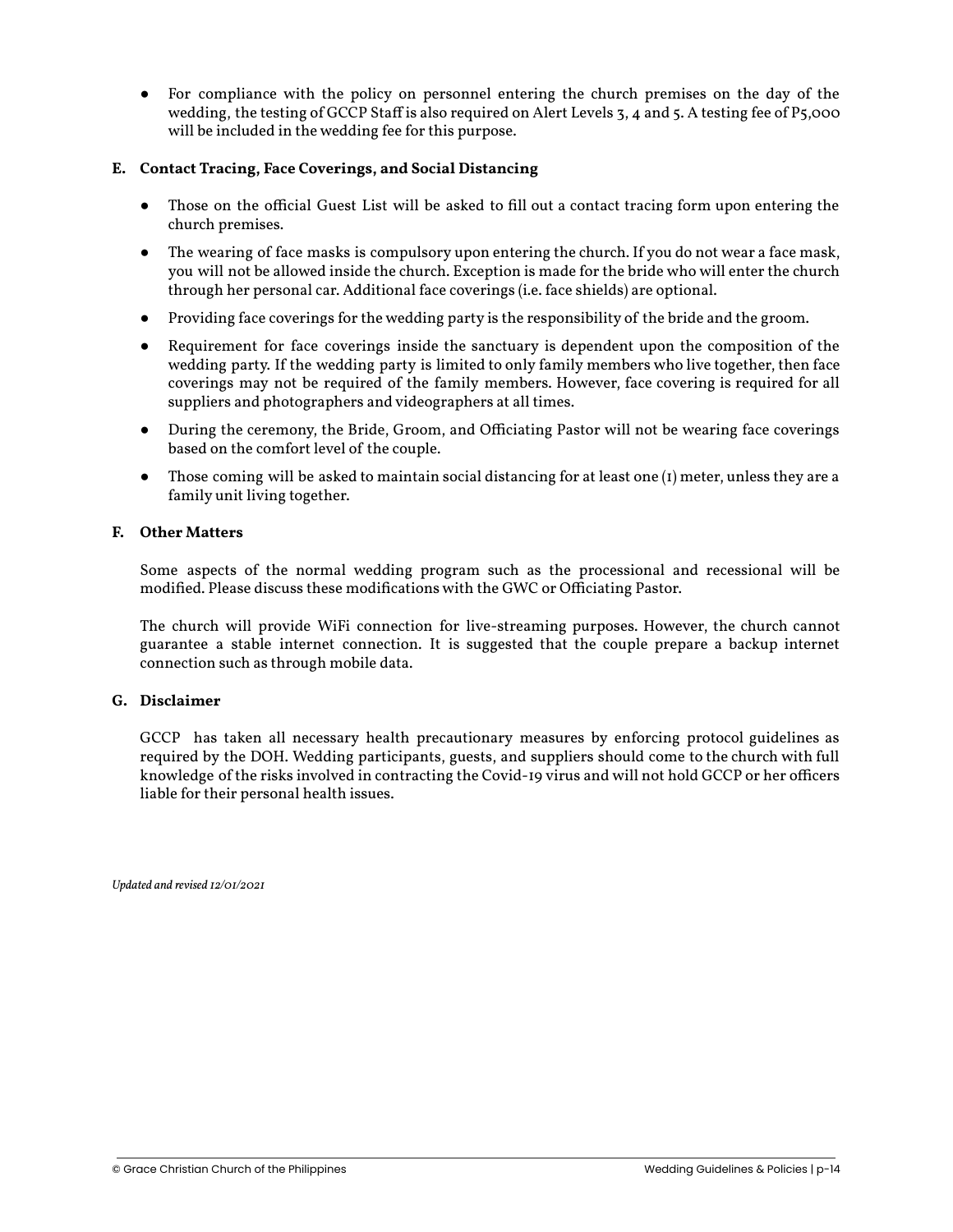## **SAMPLE ORDER OF SERVICE**

*for a GCCP Wedding Ceremony*

#### <span id="page-14-0"></span>**Prelude**

**Processional (Entourage)**

#### **Bridal March**

#### **Welcome and Opening Prayer**

#### **Presentation of the Bride**

*The traditional and most commonly used sequence is for the bride's father to lift the veil after the bride's parents consent with the words, "We do" to the minister's question, "Who presents this bride to be married to this groom?" thereby revealing or presenting the bride to the groom.*

*A more contemporary tradition is to have the groom unveil his bride after the father presents his daughter to him.*

#### **Scripture Reading**

#### **Exhortation**

#### **Appreciation of Parents (optional)**

*This is typically done at the wedding reception; however, it can also be part of the wedding ceremony. This part of the ceremony entails the groom and bride saying words of appreciation to their respective parents and giving them a token of their appreciation.*

#### **Ceremony**

- A. Declaration of Intention
- B. Exchange of Vows

*The couple can choose to follow a standard vow or write their own personal vows. If the couple chooses to write their own vows, they must first submit it to the church for approval one (1) week before the wedding date, or else the standard vows will be applied.*

*Vows should include some reference to "taking someone as my wife/husband" since it is a wedding and not simply a profession of love. In writing your wedding vows, you can structure it into three simple sections:*

- *(1) How I met you circumstances of meeting*
- *(2) What I like about you 2-3 qualities you like*
- *(3) Therefore I will do the following... your promises*
- C. Exchange of Rings
- D. Presentation of the Bible

*The couple may want to read a portion of scripture together.*

E. Lighting of the Unity Candle

*The two side candles are lit at the beginning of the wedding ceremony by a member of the bridal entourage. Traditionally, they are lit by parents or a member from each side of the family to signify that each side of the family approves and supports this marriage. Candle lighters in this regard are not considered secondary sponsors.*

F. First Communion as Couple

*This is only for the couple. Part E and F are usually grouped together in the ceremony. It is recommended that one song with vocals is played or one special number is inserted during this time. The song should last about five (5) minutes.*

G. Signing of the Marriage Contract

*During the signing of the marriage contract, the couple may wish to either play one song with vocals or insert a special musical number. The song should last about five (5) minutes.*

H. Wedding Prayer and Benediction

#### **Pronouncement of Marriage**

- A. Presentation of Couple
- B. Wedding Kiss

#### **Wedding Memories (Picture Taking)**

**Recessional (Bride and Groom)**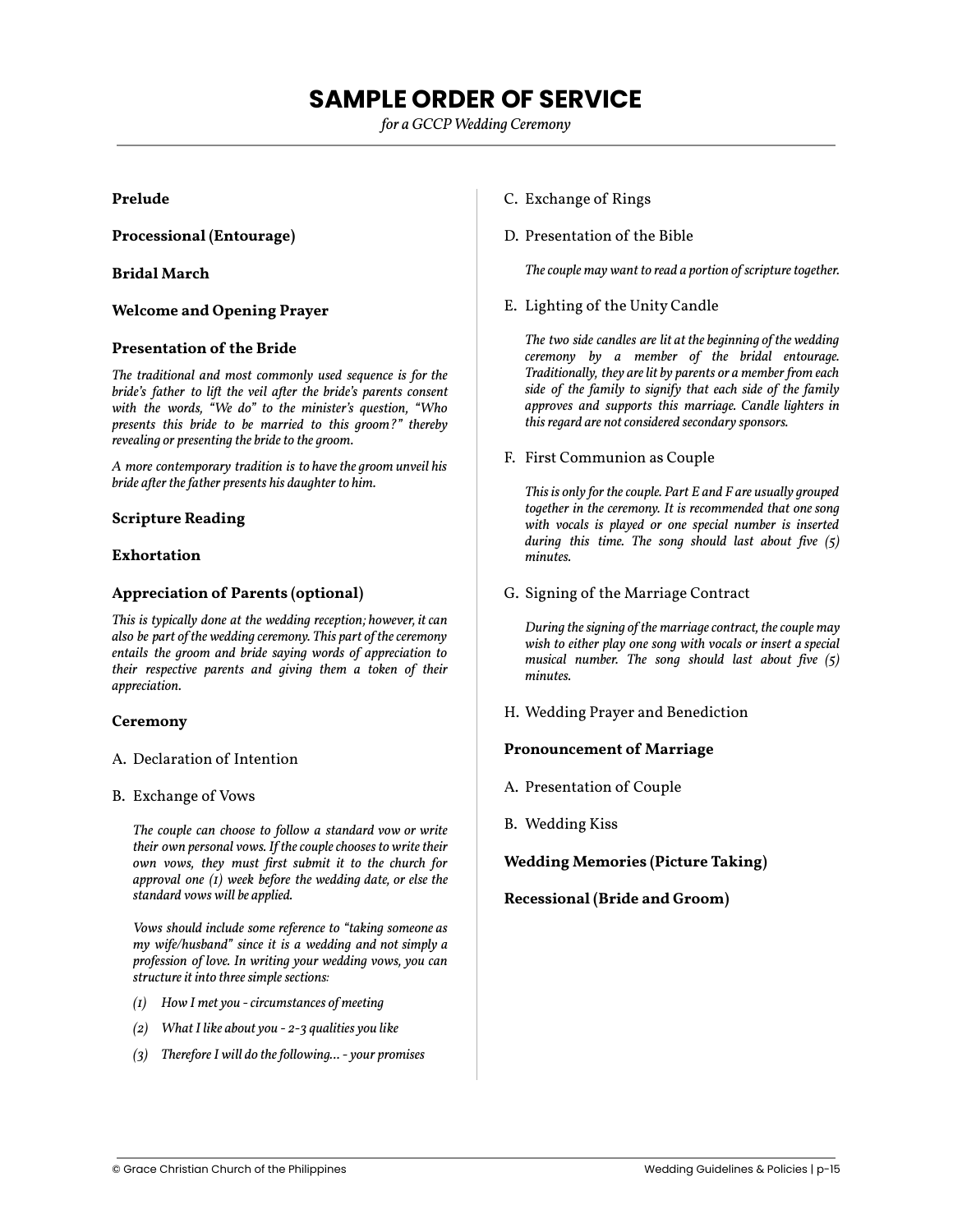#### <span id="page-15-0"></span>**CONDUCT**

- 1. Personal conduct should always be appropriate for a house of God.
- 2. Out of reverence to the Lord, please dress modestly reflecting your inner dignity and your walk with Christ. The church reserves the right to ask anyone who is dressed inappropriately to remain outside the worship center.
- 3. Children must behave in an orderly manner: No running in the building, no food or gum, no standing on the pews or column bases, and no markers for coloring books.

#### **FACILITIES**

- 1. No food or drinks are allowed inside the worship center (Sanctuary, Fellowship Hall, and G102/Chapel) at any time by any person.
- 2. Smoking, gambling, drinking alcoholic beverages and bringing of pets are NOT ALLOWED anywhere in the church premises. Illegal drugs and deadly weapons are STRICTLY PROHIBITED.
- 3. No electronic equipment, furniture, or any church property may be moved unless cleared with the church's Facilities Manager. If allowed, tables, chairs, and other furniture must be lifted and not dragged along the floor. Any church property that has been moved must be reset to their original configuration before leaving (we recommend taking a photo of the room prior to use).
- 4. Florists and event stylists must submit a design sketch for approval four (4) weeks prior to the event.
- 5. No nails, tacks, screws, staples, pins, or duct/packing tape are to be used in any part of the building or on any furniture. No decor/props placed inside the worship center should contain water or any type of liquid. No candles are to be used for decoration. Any decorations or heavy equipment that will be brought into the church buildings must be cleared with the GCCP Facilities Manager.
- 6. For all audio-visual needs, please consult with your GWC. The church sound system must be operated by a GCCP Sound Technician.
- 7. Any damages to or loss of GCCP property is to be reported immediately to the GWC.

#### **SAFETY AND SECURITY**

- 1. Minors (individuals under the age of 18) are to be supervised by adults at all times.
- 2. GCCP is not responsible for any loss of personal items on the property.

#### **FOR WEDDINGS**

- 1. No rice, birdseed, potpourri, glitter, or loose rocks may be used inside or outside the church. Flower petals, bubbles, poppers or confetti may only be used OUTSIDE.
- 2. No supplier equipment or supplies are to be left at the church. Things that are left at the church will become the property of the church.
- 3. GCCP allows the wedding party to take photos in the church for 1.5 hours after the end of the ceremony. The location for photoshoot is limited to the Sanctuary hallways and the open courtyard. No other areas in the church will be opened for this purpose.
- 4. For safety reasons, GCCP does not allow anyone from the wedding party to climb up on any of the church facilities.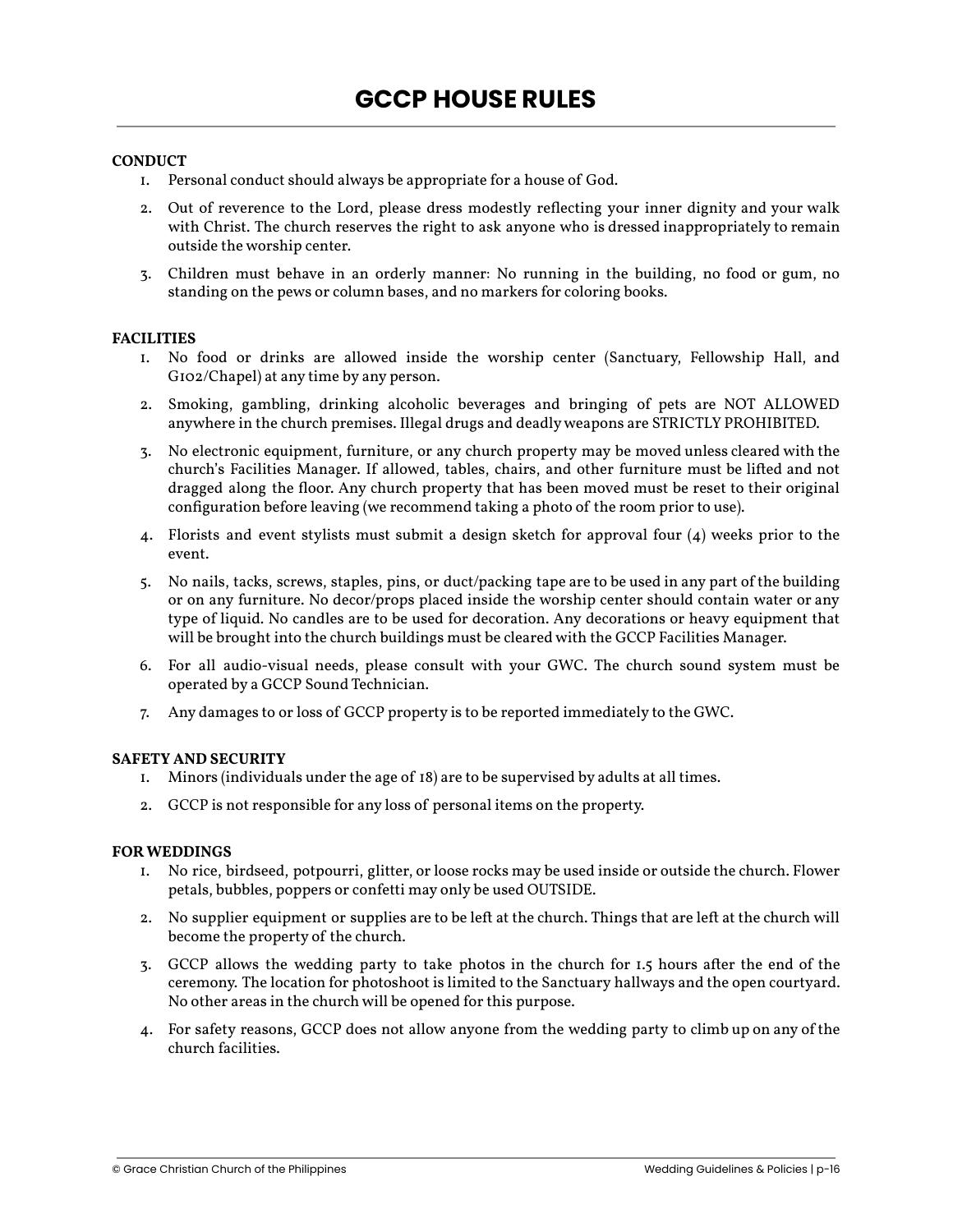<span id="page-16-0"></span>All wedding suppliers must agree to abide by the Grace Christian Church of the Philippines (GCCP) policies and must have signed a statement on file in the church office. Failure to abide by these policies may result in not being allowed to provide services at GCCP in the future.

#### **Instructions to WEDDING PLANNERS**

- 1. The couple's Wedding Planner is expected to work with the GCCP Wedding Coordinator (GWC) in planning for the couple's wedding ceremony at the church and to inform the GWC of any plans for set-up prior to the ceremony.
- 2. The GWC has the right and privilege to make all final decisions as it relates to the ceremony held at the church.
- 3. The couple's wedding planner is REQUIRED to come to the wedding rehearsal.
- 4. All wedding suppliers including their team are expected to abide by the GCCP House Rules.

#### **Instructions to PHOTOGRAPHERS AND VIDEOGRAPHERS**

- 1. Videographers should be unheard and unobtrusive (out of the way). Modern technologies and zoom lenses allow you to get all of the shots you will need to make the wedding a memorable one for the couple.
- 2. Please dress appropriately, keeping in mind that the wedding is a worshipful celebration. You will be asked to leave the church if you or any of your assistants are wearing t-shirts, sandals, shorts, etc.
- 3. Do not move around much, especially during the exhortation portion of the wedding. If you are unfamiliar with the order of service for a GCCP wedding, then it is your responsibility to ask or attend a wedding to get an idea of the flow of the program and lighting, etc. The videographers will not be allowed in the vicinity of the stage area where the pastor is during the ceremony. They can position themselves in the back of the stage to get the shots. Only when the pastor motions for you to approach the couple, will you be allowed to enter the area around the pastor.
- 4. Because of the size of the church, it is recommended that you bring an assistant to help you get your shots.
- 5. Please arrive 30 to 60 minutes before the start of the wedding to properly set up all of your equipment. If the wedding is about to begin and you are not ready, the wedding will continue as scheduled.
- 6. There will be no alcoholic beverages, drugs, or smoking in the building or on church grounds.
- 7. The furniture should not be moved without the permission and assistance of the GCCP Facilities Manager. Furniture should not be used as a ladder.
- 8. All wedding suppliers including their team are expected to abide by the GCCP House Rules.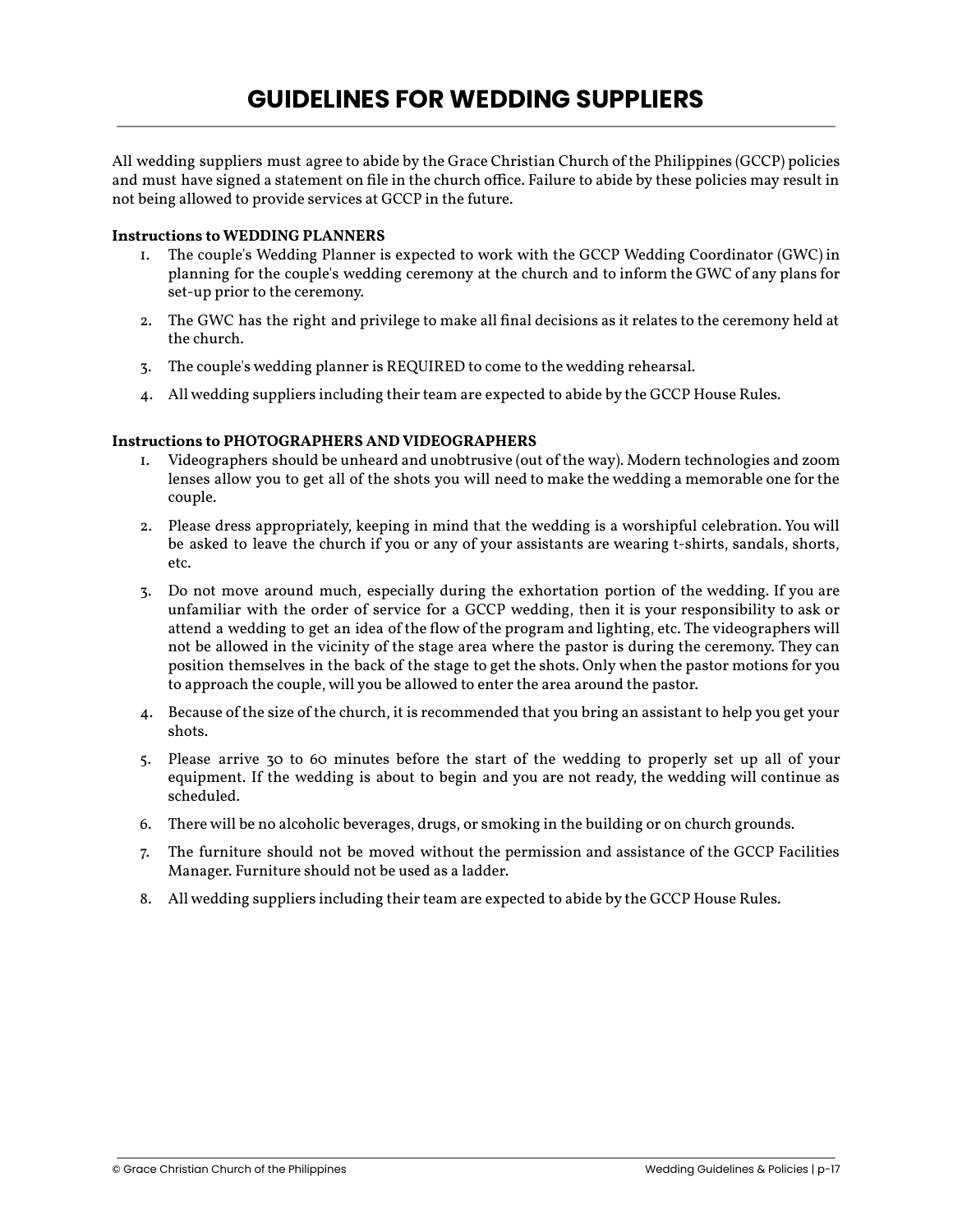#### **Instructions to Florists / EVENT STYLISTS**

- 1. Florists and event stylists must submit a sketch of their design for approval four  $(4)$  weeks prior to the event.
- 2. The florist or event stylist should call the GCCP Facilities Manager to arrange the time of delivery and decorating of the church. All decorating must be completed one  $(I)$  hour before the service is scheduled.
- 3. All fresh greenery should be prepared prior to arriving at the church.
- 4. NO NAILS, TACKS, SCREWS, STAPLES, PINS, OR TAPE are to be used in any part of the building or on any furniture.
- 5. No decor/props placed inside the worship center should contain water or any type of liquid. No candles are to be used for decoration.
- 6. No flowers, greenery, or candles are to be placed on the piano or organ.
- 7. The furniture should not be moved without the permission and supervision of the GCCP Facilities Manager.
- 8. Any decorations or heavy equipment that will be brought into the church buildings must be cleared with the GCCP Facilities Manager.
- 9. The florist or event stylist is responsible for all necessary clean-up related to setting up the decorations and the removal of the same after the service.
- 10. Removal of all decorations must begin immediately after the service. A crew sufficient to remove decorations must be provided by the florist/event stylist.
- 11. All wedding suppliers including their team are expected to abide by the GCCP House Rules.

#### **Instructions to Singers & Musicians**

- 1. Arrangements for set-up and sound check prior to the wedding ceremony must be made with the couple's Wedding Planner and approved by the GCCP Facilities Manager.
- 2. All wedding suppliers including their team are expected to abide by the GCCP House Rules.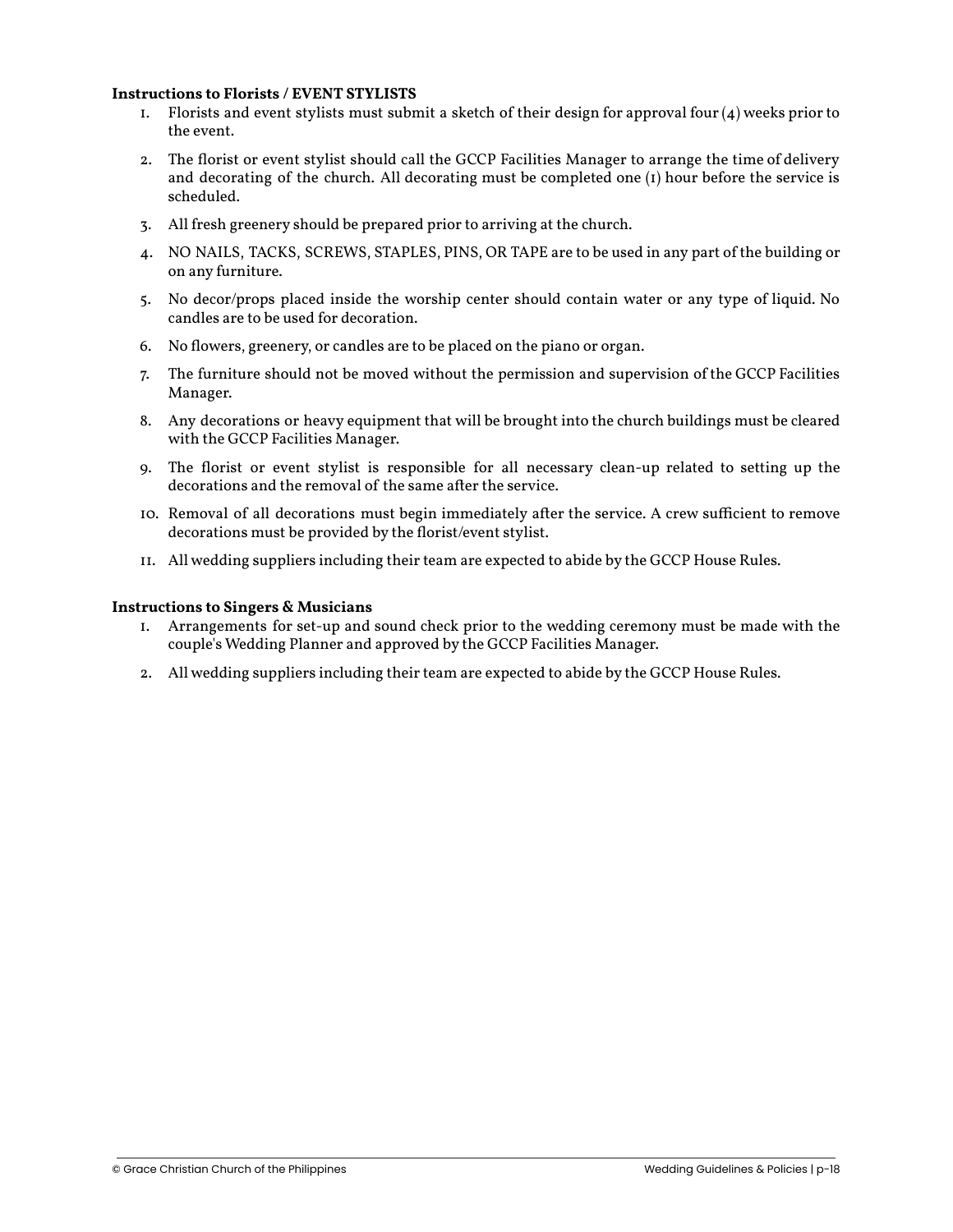#### <span id="page-18-0"></span>**APPLICATION**

- Read the wedding guidelines and requirements thoroughly and carefully.
- $\Box$  If you meet the eligibility requirements in Section 1, submit these wedding application requirements (6 months before your desired wedding date): Duly accomplished Wedding Application Form, Acknowledgement of Understanding, and other requirements for special circumstances in Section 1-A3, 1-A4, and 1-B.
- Meet with a GCCP pastor/minister for preliminary interview. A GCCP Wedding Coordinator (GWC) will contact you for scheduling.
- Wait for approval of your application and confirmation of wedding date.

#### **CONFIRMATION**

 $\Box$  Submit payment to secure wedding date. See Section 4: Facilities and Fees)

#### **PREMARITAL COUNSELING**

- Submit letter of agreement to administer pre-marital church-approved marriage counselor.
- $\Box$  Schedule and complete pre-marital counseling.
- $\Box$  Secure letter of completion of pre-marital counseling course which should state the number of sessions and what topics were covered.

#### **PLANNING YOUR WEDDING CEREMONY**

- $\Box$  Meet with your GWC to discuss plans for your wedding ceremony at the church. Bring the worksheets included in the wedding packet.
- $\Box$  Submit Supplier Information Sheet to your GWC.
- Inform your Wedding Planner of GCCP's policies (if applicable).
- Inform Florist/Event Stylist of GCCP's policies (if applicable).
- $\Box$  Inform Photographer of GCCP's policies (if applicable).
- $\Box$  Inform Videographer of GCCP's policies (if applicable).
- Inform Musicians of GCCP's policies (if applicable).
- Inform Wedding Party/Entourage of GCCP's policies.
- Submit suppliers' signed agreement to GCCP's wedding policies.
- $\Box$  Submit florist/event stylist's design sketch for approval.
- $\Box$  Submit wedding program for approval (if applicable).
- $\Box$  Submit wedding invitation for approval (DO NOT PRINT before approved).

#### **WEDDING REHEARSAL**

- $\Box$  Schedule wedding rehearsal with your GWC.
- Inform your Wedding Planner of wedding rehearsal dates.
- $\Box$  Inform Wedding Party/Entourage of wedding rehearsal dates.
- $\Box$  Attend wedding rehearsal.

#### **FINAL DETAILS**

- $\Box$  Submit payment for remaining balance of wedding fees (2 weeks before wedding)
- $\Box$  Check with your GWC for final consultation with the Facilities Manager regarding use of facilities.
- $\Box$  Submit music (mp3 + lyrics) for approval (2) weeks before wedding)
- $\Box$  Submit personal wedding vow to officiating pastor for approval (1 week before wedding)

#### **IMPORTANT**

- $\Box$  Secure marriage license from City Hall of residence. Check with City Hall regarding validity.
- $\Box$  Submit original copy of marriage license to GWC (2 weeks before the wedding at the latest, or else the wedding will be canceled).
- $\Box$  Prenuptial Agreement (if applicable)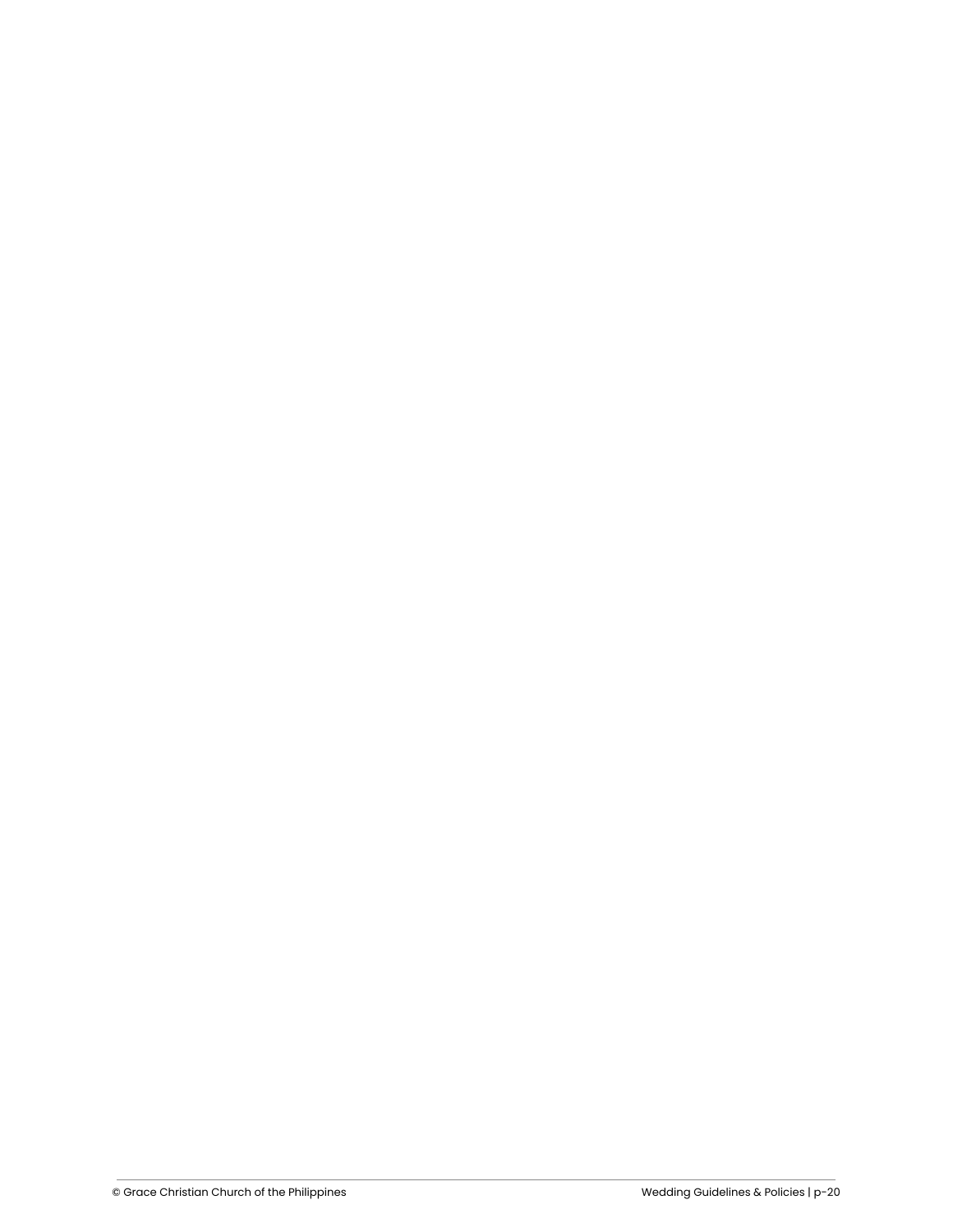# **WEDDING APPLICATION FORM**

#### **ELIGIBILITY**

- ◻ Bride/Groom is an active GCCP member
- ◻ Bride/Groom were active GCCP members who immigrated
- ◻ Bride/Groom's parents are active GCCP members

#### **COUPLE'S PROFILE**

| <b>GROOM-TO-BE</b>                   | <b>BRIDE-TO-BE</b>          |  |
|--------------------------------------|-----------------------------|--|
| Last Name                            | Last Name                   |  |
| Given Name                           | Given Name                  |  |
| Middle Name                          | Middle Name                 |  |
| Date of Birth                        | Date of Birth               |  |
| Date of Baptism                      | Date of Baptism             |  |
| Church Baptized                      | Church Baptized             |  |
| Current Church Affiliation           | Current Church Affiliation  |  |
| <b>Father's Name</b>                 | <b>Father's Name</b>        |  |
| <b>Mother's Maiden Name</b>          | <b>Mother's Maiden Name</b> |  |
| Cell Phone No.                       | Cell Phone No.              |  |
| Email                                | Email                       |  |
| Landline                             | Landline                    |  |
| Home Address (Current)               | Home Address (Current)      |  |
|                                      |                             |  |
| Post-Wedding Address (if applicable) |                             |  |

#### **WEDDING DETAILS**

| Preferred Wedding Date & Time | <b>Special Circumstances (Section 1B)</b> |                                       |      |      |
|-------------------------------|-------------------------------------------|---------------------------------------|------|------|
| Preferred Officiating Pastor  | 1B.1                                      | Please circle all that apply:<br>1B.2 | 1B.3 | 1B.4 |

#### **FOR GCCP STAFF**

| Application Received By | <b>Application Status</b>        | Confirmed Wedding Date<br>Completed Pre-marital Counseling<br>$\Box$<br>Submitted all worksheets |
|-------------------------|----------------------------------|--------------------------------------------------------------------------------------------------|
| Date Received           | <b>GCCP Coordinator Assigned</b> | Fully Paid<br>Wedding Rehearsal Completed<br>П.                                                  |
|                         |                                  |                                                                                                  |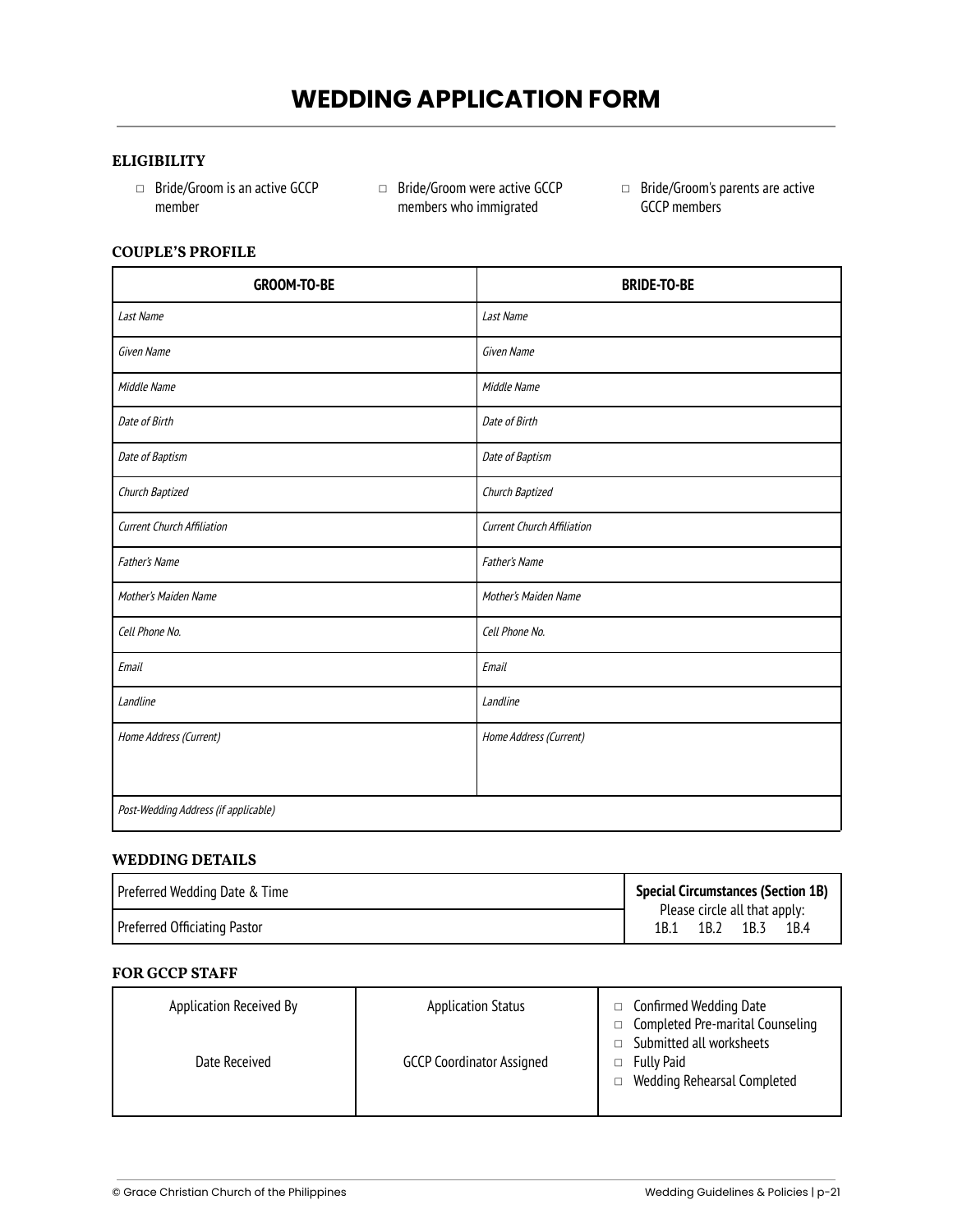## **ACKNOWLEDGEMENT OF UNDERSTANDING**

*of the GCCP Wedding Guidelines and Policies*

<span id="page-21-0"></span>*GCCP desires that weddings conducted at the church will honor God and provide participants with an opportunity to participate in a special service of worship. For that reason, we have developed an extensive packet of information to clearly communicate our expectations related to weddings. Please submit this page together with the Wedding Application Form.*

My signature below indicates that: (Please initial the boxes upon completion of reading all statements)

|    |                                                                                                                                                                                                                                                   | Groom | <b>Bride</b> |
|----|---------------------------------------------------------------------------------------------------------------------------------------------------------------------------------------------------------------------------------------------------|-------|--------------|
| I. | The information I provided in the wedding application form is true and<br>accurate.                                                                                                                                                               |       |              |
|    | 2. I have read and understood all of the information contained in the<br>church's wedding packet and agree to comply with Grace Christian<br>Church of the Philippines' policies and requirements as it pertains to<br>weddings.                  |       |              |
| 3. | I understand that for my wedding application to be considered, I must<br>meet and submit all requirements stated in the GCCP Wedding<br>Guidelines and Policies.                                                                                  |       |              |
|    | 4. I understand that I am responsible for communicating the policies of<br>GCCP to all of the following: (1) My Family and Wedding<br>Party/Entourage, (2) Wedding Planner, (3) Florist, (4)Photographer,<br>(5) Videographer, and (6) Musicians. |       |              |
|    | 5. I have never been previously married.                                                                                                                                                                                                          |       |              |
|    | 6. If $#$ 5 is not true, I will include a sealed letter explaining the<br>circumstances as well as other requirements stated in Section I-B2.                                                                                                     |       |              |
|    | 7. I have never engaged in pre-marital sexual intimacy (of any form<br>including "petting") with my fiancé or with other partners.                                                                                                                |       |              |
|    | 8. If $#7$ is not true, I will include a sealed letter explaining the<br>circumstances as per Section I-BI.                                                                                                                                       |       |              |
|    | 9. I have never traveled with my fiancé alone on an overnight trip and<br>stayed in the same room alone even for one night.                                                                                                                       |       |              |
|    | 10. If $#9$ is not true, I will include a sealed letter explaining the<br>circumstances and how we both ensured sexual purity and put up<br>safeguards to avoid temptation.                                                                       |       |              |

Signature over Name of Groom-to-be Date

\_\_\_\_\_\_\_\_\_\_\_\_\_\_\_\_\_\_\_\_\_\_\_\_\_\_\_\_\_\_\_\_\_\_\_\_\_\_\_\_\_\_\_\_\_\_\_\_\_\_\_\_\_\_\_\_\_\_

Signature over Name of Bride-to-be Date

\_\_\_\_\_\_\_\_\_\_\_\_\_\_\_\_\_\_\_\_\_\_\_\_\_\_\_\_\_\_\_\_\_\_\_\_\_\_\_\_\_\_\_\_\_\_\_\_\_\_\_\_\_\_\_\_\_\_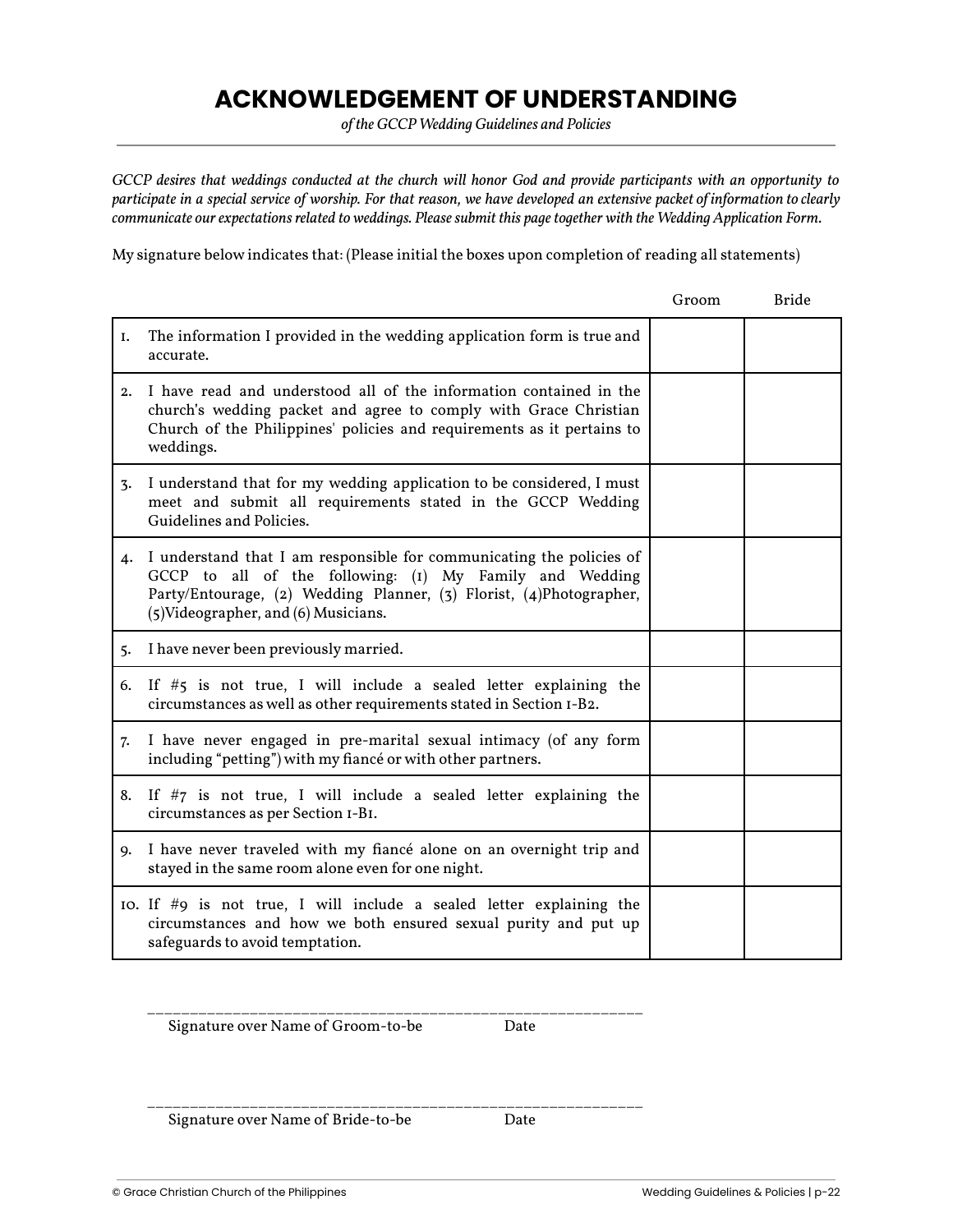## **WEDDING FEES WORKSHEET**

#### *This worksheet is meant to help you determine the cost of your wedding at GCCP and keep track of payments made to the church.*

<span id="page-22-0"></span>

|                                          | Amount          |
|------------------------------------------|-----------------|
| <b>SELECTED VENUE</b>                    |                 |
| Sanctuary (P25,000)                      |                 |
| Fellowship Hall (P15,000)                |                 |
| GI02/Chapel (PI0,000)                    |                 |
| Off-site (P7,000)                        |                 |
| ADD-ONS                                  |                 |
| LCD / LED Usage (P2,000 for 2 hours)     |                 |
| Bridal Holding Room (P2,000 for 2 hours) |                 |
| Others:                                  |                 |
| <b>TOTAL FEES</b>                        |                 |
| <b>Bond Fee</b>                          | P20,000 (check) |

| PAYMENT RECORD (for GCCP Staff)  |               |               |
|----------------------------------|---------------|---------------|
| Paid Deposit (50% of total fees) | Paid Bond Fee | Paid Balance  |
| Amount Paid                      | Amount Paid   | Amount Paid   |
| AR No.                           | AR No.        | AR No.        |
| Received by                      | Received by   | Received by   |
| Date Received                    | Date Received | Date Received |
|                                  |               |               |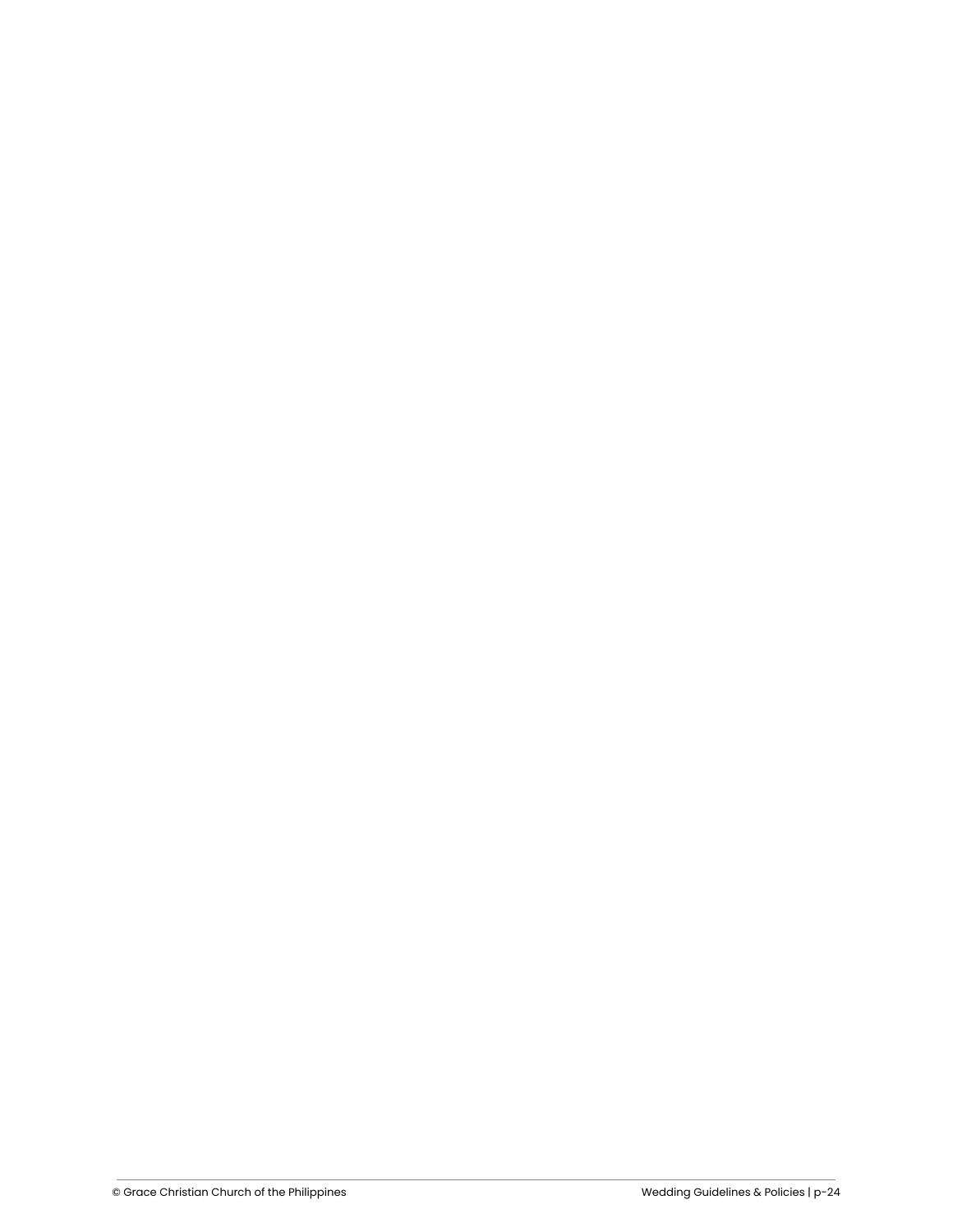## **ORDER OF SERVICE WORKSHEET**

*Program for the Wedding Ceremony at GCCP*

*This service format represents weddings that take place at Grace Christian Church of the Philippines. If your wedding program will use a different format than prescribed, it must be approved by GCCP's pastor prior to printing.*

| Date & Time of Wedding | <b>Officiating Pastor</b> | Selected Venue |
|------------------------|---------------------------|----------------|
|                        |                           |                |

| Prelude                                                                                                                                                                                                                                                                                                                                                                 | $\Box$ Accompanist<br>$\Box$ Digital<br>Title of Song: |  |
|-------------------------------------------------------------------------------------------------------------------------------------------------------------------------------------------------------------------------------------------------------------------------------------------------------------------------------------------------------------------------|--------------------------------------------------------|--|
| <b>Processional (Entourage)</b><br>Officiating Minister(s)<br>$\bullet$<br>Candle Lighter<br>$\bullet$<br>Bestman<br>$\bullet$<br>Groom<br>Groom's Parents<br>Bride's Parents (if not accompanying the bride)<br>Principal Sponsors<br>Bridesmaids and Groomsmen (can separately enter)<br><b>Ring Bearer</b><br><b>Bible Bearer</b><br>Flower Girl(s)<br>Maid of Honor | $\Box$ Accompanist<br>$\Box$ Digital<br>Title of Song: |  |
| <b>Bridal March</b>                                                                                                                                                                                                                                                                                                                                                     | $\Box$ Accompanist<br>$\Box$ Digital                   |  |
| <b>Bride Alone</b><br>$\Box$                                                                                                                                                                                                                                                                                                                                            | Title of Song:                                         |  |
| <b>Bride with Father</b><br>❏                                                                                                                                                                                                                                                                                                                                           |                                                        |  |
| Bride with Father and Mother<br>❏                                                                                                                                                                                                                                                                                                                                       |                                                        |  |
| ❏<br>Bride alone to meet parents halfway                                                                                                                                                                                                                                                                                                                                |                                                        |  |
| <b>Welcome and Opening Prayer</b>                                                                                                                                                                                                                                                                                                                                       | Pastor                                                 |  |
| <b>Presentation of the Bride</b>                                                                                                                                                                                                                                                                                                                                        | Pastor                                                 |  |
| $\Box$ Father of the Bride lifts veil at the beginning of the<br>ceremony                                                                                                                                                                                                                                                                                               |                                                        |  |
| $\Box$ Groom lifts veil at the beginning of the ceremony after<br>the bride has been presented to him                                                                                                                                                                                                                                                                   |                                                        |  |
| <b>Scripture Reading</b>                                                                                                                                                                                                                                                                                                                                                | Pastor / Friend                                        |  |
| <b>Exhortation</b>                                                                                                                                                                                                                                                                                                                                                      | <b>Pastor</b>                                          |  |
| <b>Appreciation of Parents (optional)</b>                                                                                                                                                                                                                                                                                                                               | Couple                                                 |  |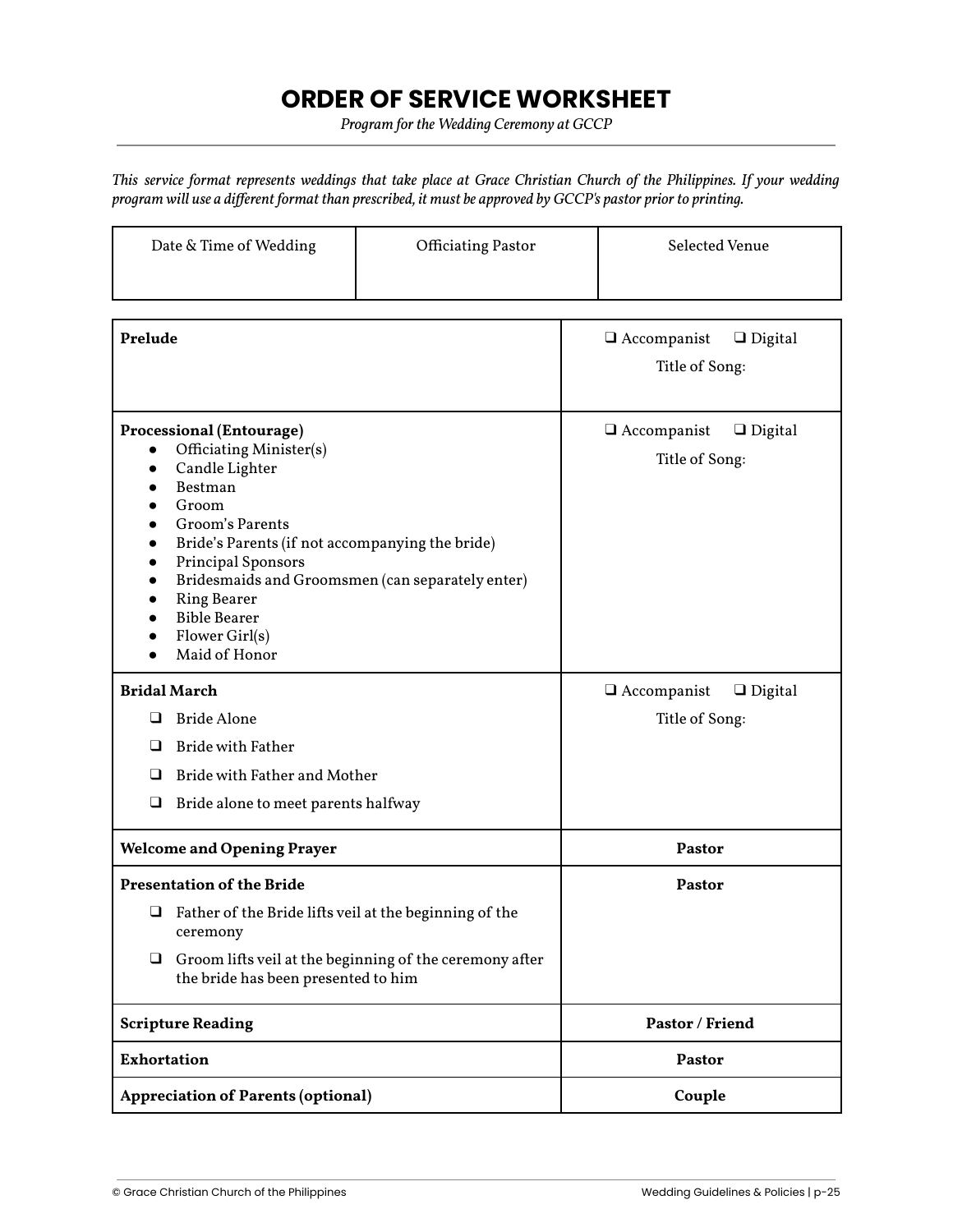| Ceremony                                                                                                                                                                                                                                                                                                                                                                                                                      | Pastor                                                                                           |
|-------------------------------------------------------------------------------------------------------------------------------------------------------------------------------------------------------------------------------------------------------------------------------------------------------------------------------------------------------------------------------------------------------------------------------|--------------------------------------------------------------------------------------------------|
| Declaration of Intention                                                                                                                                                                                                                                                                                                                                                                                                      |                                                                                                  |
| <b>Exchange of Vows</b>                                                                                                                                                                                                                                                                                                                                                                                                       | $\Box$ Standard<br>□ Personal                                                                    |
| <b>Exchange of Rings</b>                                                                                                                                                                                                                                                                                                                                                                                                      |                                                                                                  |
| Presentation of the Bible                                                                                                                                                                                                                                                                                                                                                                                                     | $\Box$ Check if the couple will read a<br>portion of scripture together<br><b>Bible Passage:</b> |
| Lighting of the Unity Candle                                                                                                                                                                                                                                                                                                                                                                                                  | $\Box$ Accompanist<br>$\Box$ Digital                                                             |
| First Communion as a Couple (Couple only)                                                                                                                                                                                                                                                                                                                                                                                     | Title of Song:                                                                                   |
| Signing of the Marriage Contract                                                                                                                                                                                                                                                                                                                                                                                              | $\Box$ Accompanist<br>$\Box$ Digital<br>Title of Song:                                           |
| <b>Wedding Prayer and Benediction</b>                                                                                                                                                                                                                                                                                                                                                                                         |                                                                                                  |
| <b>Pronouncement of Marriage</b><br><b>Presentation of Couple</b><br><b>Wedding Kiss</b><br>$\bullet$                                                                                                                                                                                                                                                                                                                         | Pastor                                                                                           |
| <b>Wedding Memories (Picture Taking)</b><br>Newlywed Couple<br>$\bullet$<br>With Officiating Pastor<br>With Principal Sponsors<br>With Bridal Entourage<br>With Bride's Relatives<br>With Bride's Immediate Family<br>With Bride's Parents<br>With Bride and Groom's Parents<br>With Groom's Parents<br>With Groom's Immediate Family<br>With Groom's Relatives<br>With Bride and Groom's Friends<br>Any Other Special Groups | <b>Emcee</b>                                                                                     |
| Recessional (Bride & Groom)                                                                                                                                                                                                                                                                                                                                                                                                   | $\Box$ Accompanist<br>$\Box$ Digital<br>Title of Song:                                           |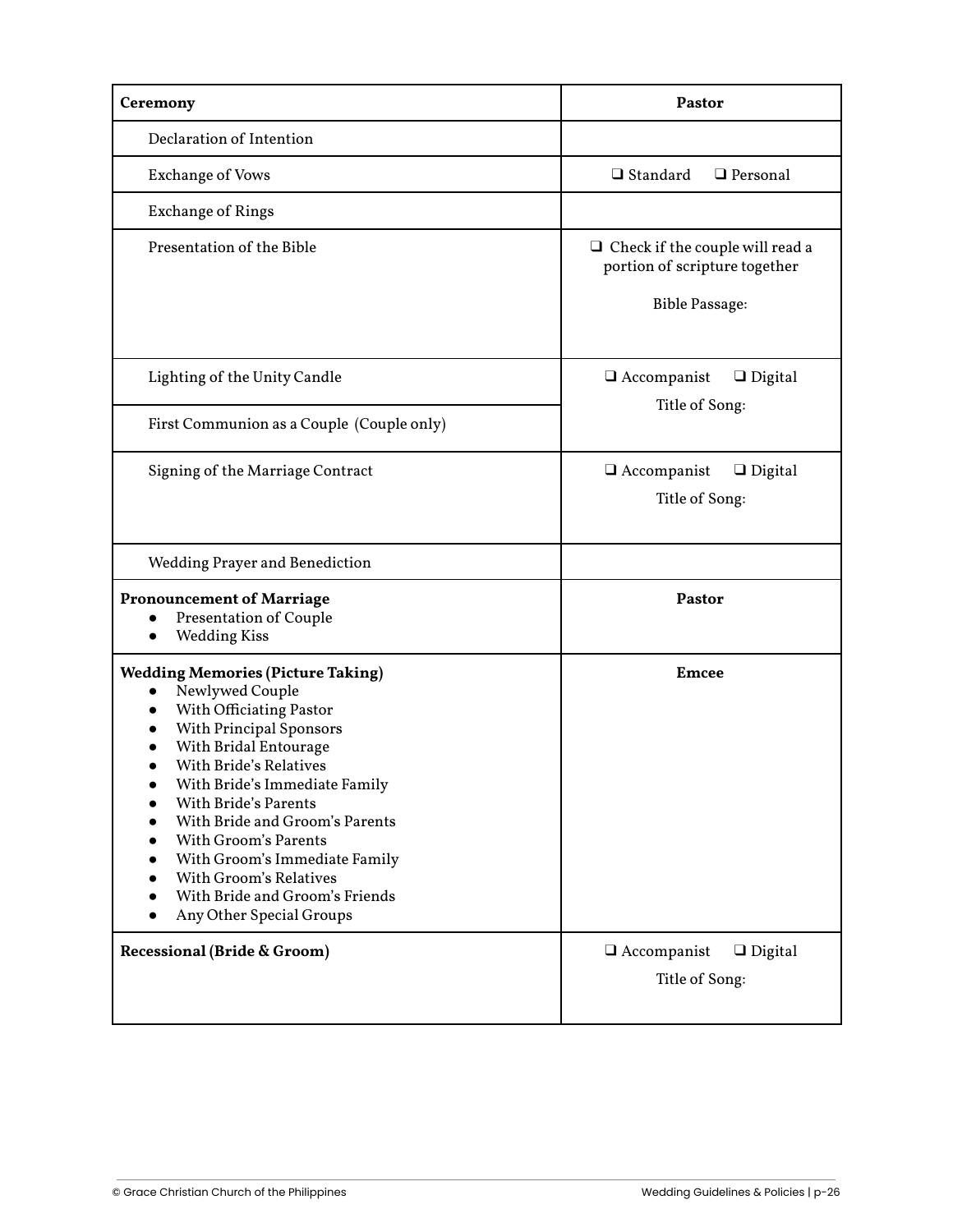## **SUPPLIER INFORMATION SHEET**

<span id="page-26-0"></span>

|                         | Company                   |
|-------------------------|---------------------------|
|                         | <b>Contact Person</b>     |
| <b>Wedding Planner</b>  | Contact No.               |
|                         | Setup Time on Wedding Day |
|                         | Company                   |
|                         | <b>Contact Person</b>     |
| Photographer            | Contact No.               |
|                         | Setup Time on Wedding Day |
|                         | Company                   |
|                         | <b>Contact Person</b>     |
| Videographer            | Contact No.               |
|                         | Setup Time on Wedding Day |
|                         | Company                   |
|                         | <b>Contact Person</b>     |
| Florist / Event Stylist | Contact No.               |
|                         | Setup Time on Wedding Day |
|                         | Company                   |
| Musician                | <b>Contact Person</b>     |
|                         | Contact No.               |
|                         | Setup Time on Wedding Day |

*Information on this worksheet will be forwarded to the GCCP Facilities Manager.*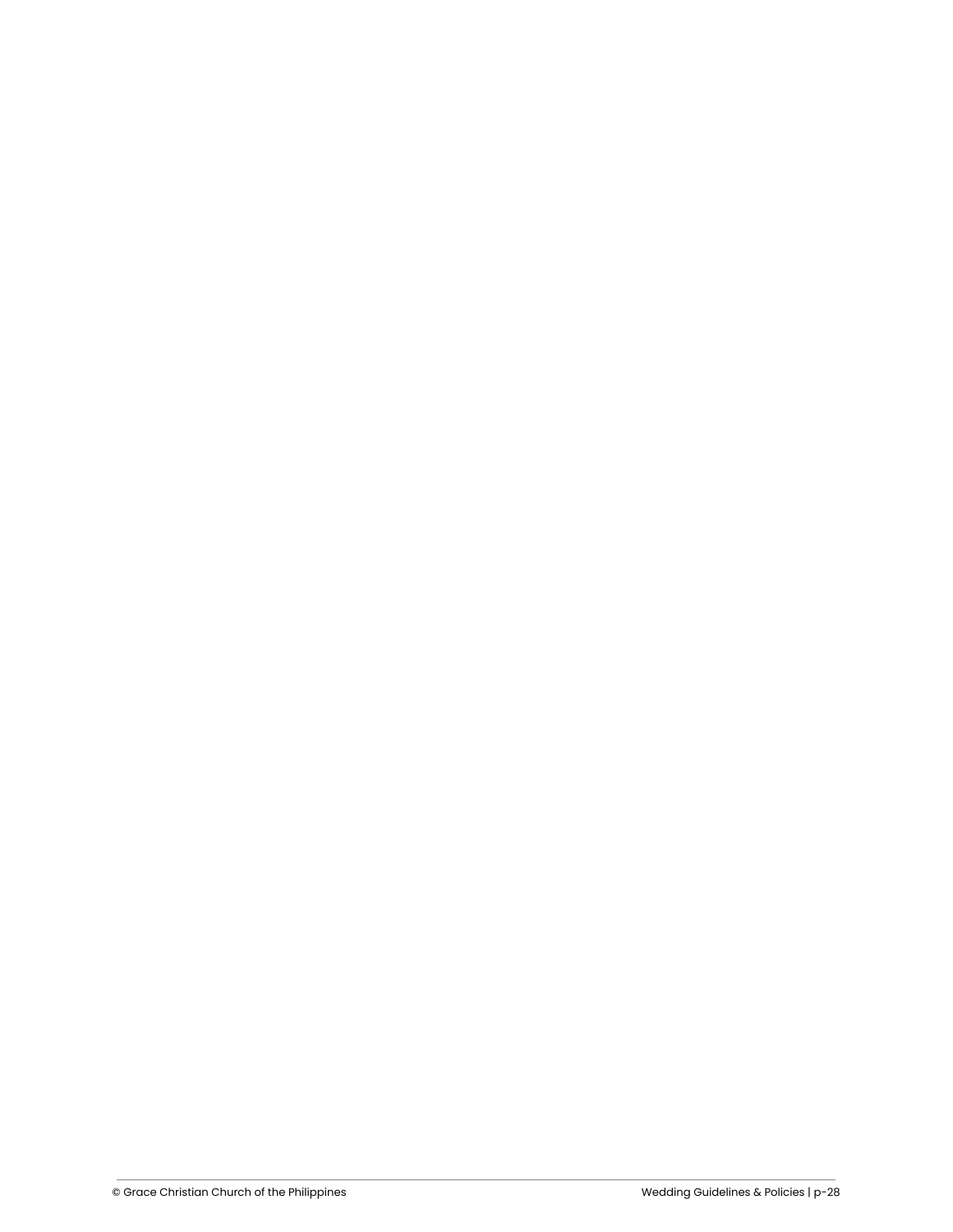## **SUPPLIER WORKSHEET: Wedding Planner**

*Acknowledgement and Agreement to GCCP Guidelines and Policies*

| (For Supplier)       | (For GCCP)                   |
|----------------------|------------------------------|
| Authorized Signature | Noted and Accepted by / Date |
|                      |                              |
| Name                 |                              |
|                      |                              |
| Company              | Remarks (if any)             |
|                      |                              |
|                      |                              |
| Date Signed          |                              |
|                      |                              |
| Name of Couple       |                              |
|                      |                              |
|                      |                              |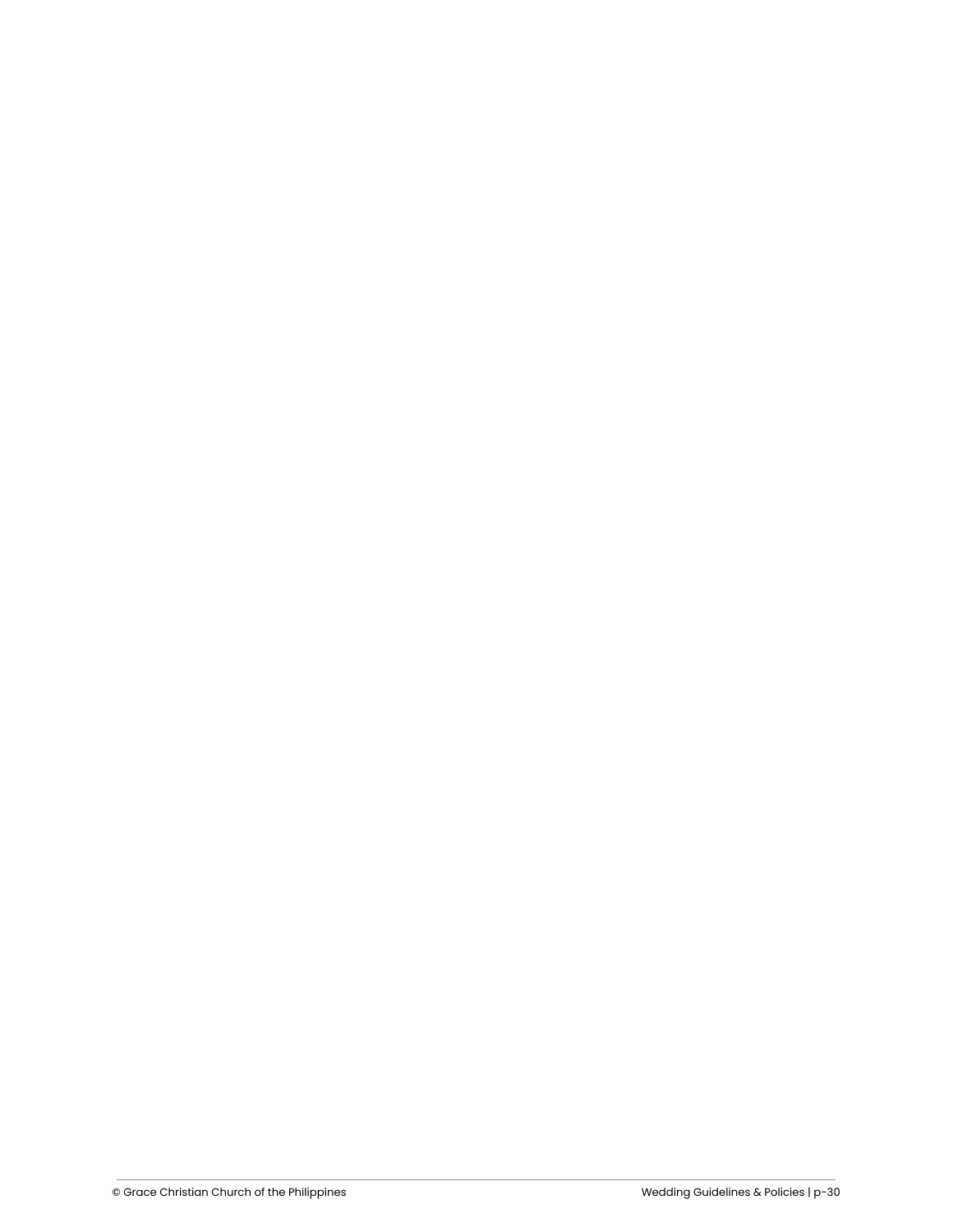## **SUPPLIER WORKSHEET: Photographer**

*Acknowledgement and Agreement to GCCP Guidelines and Policies*

| (For Supplier)       | (For GCCP)                   |
|----------------------|------------------------------|
| Authorized Signature | Noted and Accepted by / Date |
|                      |                              |
| Name                 |                              |
|                      |                              |
| Company              | Remarks (if any)             |
|                      |                              |
|                      |                              |
| Date Signed          |                              |
|                      |                              |
| Name of Couple       |                              |
|                      |                              |
|                      |                              |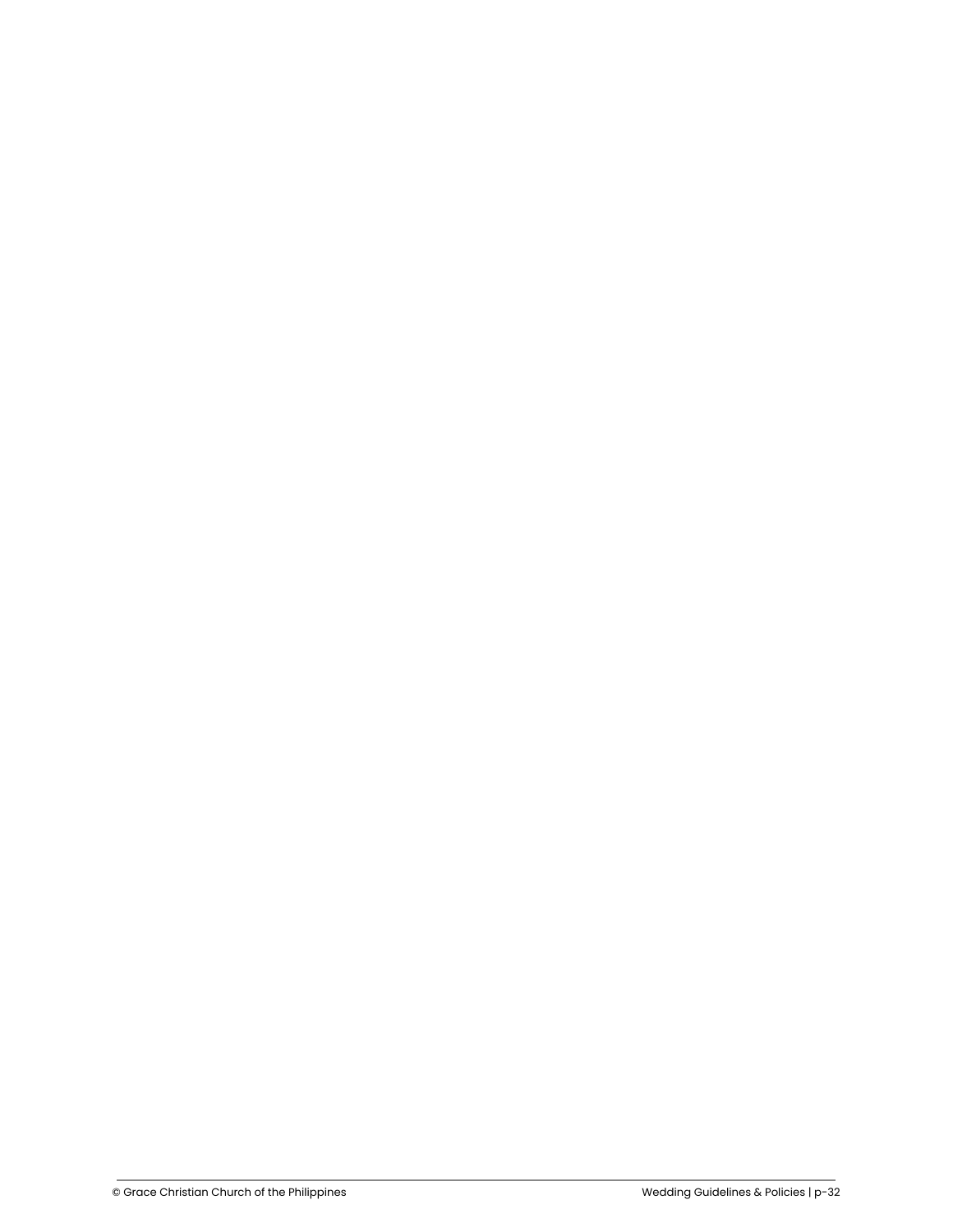# **SUPPLIER WORKSHEET: Videographer**

*Acknowledgement and Agreement to GCCP Guidelines and Policies*

| (For Supplier)       | (For GCCP)                   |
|----------------------|------------------------------|
| Authorized Signature | Noted and Accepted by / Date |
|                      |                              |
| Name                 |                              |
|                      |                              |
| Company              | Remarks (if any)             |
|                      |                              |
|                      |                              |
| Date Signed          |                              |
|                      |                              |
| Name of Couple       |                              |
|                      |                              |
|                      |                              |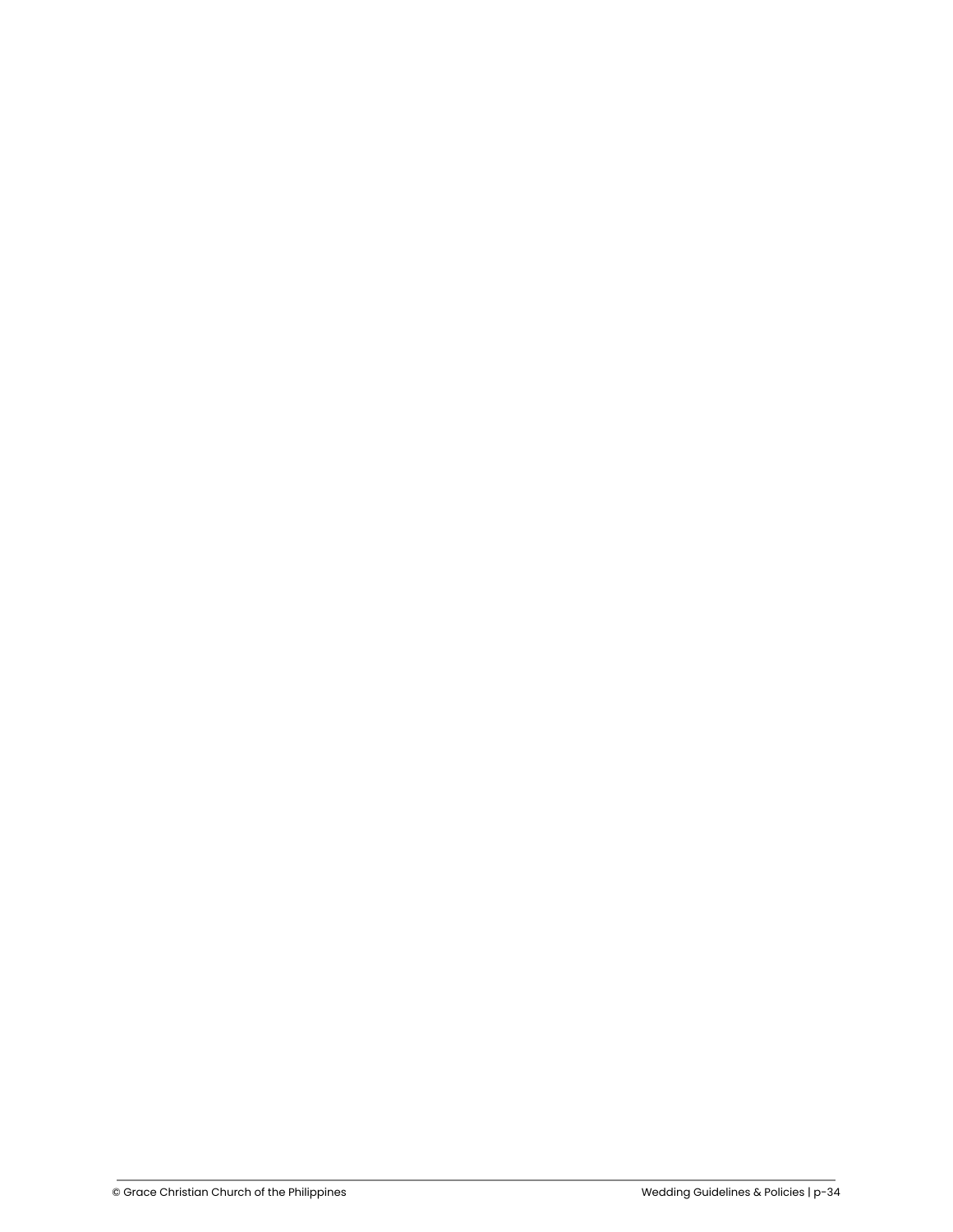# **SUPPLIER WORKSHEET: Florist / Event Stylist**

*Acknowledgement and Agreement to GCCP Guidelines and Policies*

| (For Supplier)       | (For GCCP)                   |
|----------------------|------------------------------|
| Authorized Signature | Noted and Accepted by / Date |
|                      |                              |
| Name                 |                              |
|                      |                              |
| Company              | Remarks (if any)             |
|                      |                              |
|                      |                              |
| Date Signed          |                              |
|                      |                              |
| Name of Couple       |                              |
|                      |                              |
|                      |                              |